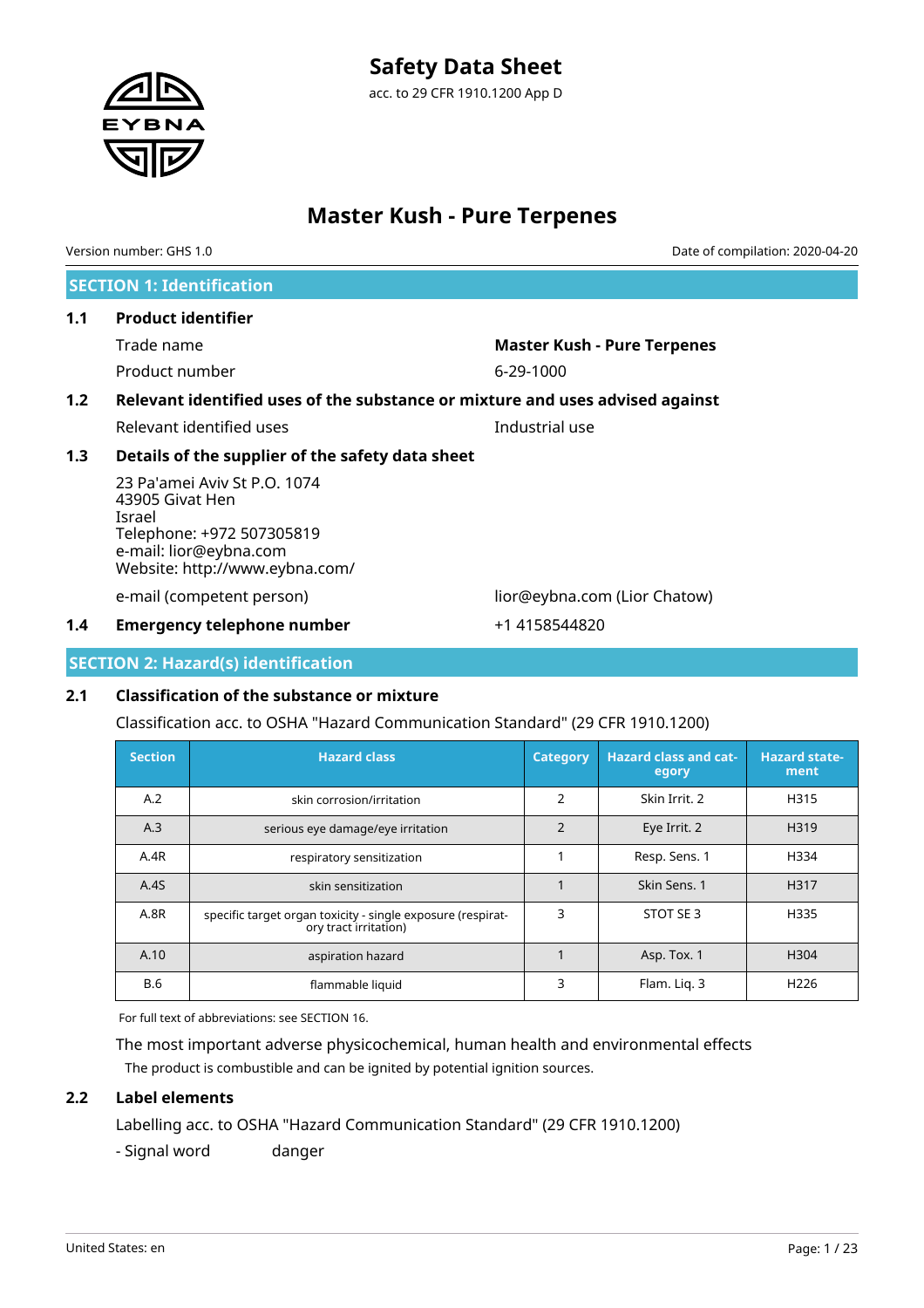

Version number: GHS 1.0 Date of compilation: 2020-04-20

| - Pictograms               |                                                                                                                                     |  |  |  |  |  |  |
|----------------------------|-------------------------------------------------------------------------------------------------------------------------------------|--|--|--|--|--|--|
| GHS02, GHS07, GHS08        |                                                                                                                                     |  |  |  |  |  |  |
|                            |                                                                                                                                     |  |  |  |  |  |  |
|                            |                                                                                                                                     |  |  |  |  |  |  |
| - Hazard statements        |                                                                                                                                     |  |  |  |  |  |  |
| H <sub>226</sub>           | Flammable liquid and vapor.                                                                                                         |  |  |  |  |  |  |
| H304                       | May be fatal if swallowed and enters airways.                                                                                       |  |  |  |  |  |  |
| H315                       | Causes skin irritation.                                                                                                             |  |  |  |  |  |  |
| H317                       | May cause an allergic skin reaction.                                                                                                |  |  |  |  |  |  |
| H319                       | Causes serious eye irritation.                                                                                                      |  |  |  |  |  |  |
| H334                       | May cause allergy or asthma symptoms or breathing difficulties if inhaled.                                                          |  |  |  |  |  |  |
| H335                       | May cause respiratory irritation.                                                                                                   |  |  |  |  |  |  |
| - Precautionary statements |                                                                                                                                     |  |  |  |  |  |  |
| P210                       | Keep away from heat/sparks/open flames/hot surfaces. No smoking.                                                                    |  |  |  |  |  |  |
| P240                       | Ground/bond container and receiving equipment.                                                                                      |  |  |  |  |  |  |
| P241                       | Use explosion-proof electrical/ventilating/lighting equipment.                                                                      |  |  |  |  |  |  |
| P242                       | Use only non-sparking tools.                                                                                                        |  |  |  |  |  |  |
| P243                       | Take precautionary measures against static discharge.                                                                               |  |  |  |  |  |  |
| P261                       | Avoid breathing dust/fume/gas/mist/vapors/spray.                                                                                    |  |  |  |  |  |  |
| P271                       | Use only outdoors or in a well-ventilated area.                                                                                     |  |  |  |  |  |  |
| P272                       | Contaminated work clothing must not be allowed out of the workplace.                                                                |  |  |  |  |  |  |
| P280                       | Wear protective gloves/eye protection/face protection.                                                                              |  |  |  |  |  |  |
| P285                       | In case of inadequate ventilation wear respiratory protection.                                                                      |  |  |  |  |  |  |
| P301+P310                  | If swallowed: Immediately call a poison center/doctor.                                                                              |  |  |  |  |  |  |
| P302+P352                  | If on skin: Wash with plenty of water.                                                                                              |  |  |  |  |  |  |
| P303+P361+P353             | If on skin (or hair): Take off immediately all contaminated clothing. Rinse skin with water/<br>shower.                             |  |  |  |  |  |  |
| P304+P340                  | If inhaled: Remove person to fresh air and keep comfortable for breathing.                                                          |  |  |  |  |  |  |
| P305+P351+P338             | If in eyes: Rinse cautiously with water for several minutes. Remove contact lenses, if present<br>and easy to do. Continue rinsing. |  |  |  |  |  |  |
| P312                       | Call a poison center/doctor if you feel unwell.                                                                                     |  |  |  |  |  |  |
| P321                       | Specific treatment (see on this label).                                                                                             |  |  |  |  |  |  |
| P331                       | Do NOT induce vomiting.                                                                                                             |  |  |  |  |  |  |
| P342+P311                  | If experiencing respiratory symptoms: Call a poison center/doctor.                                                                  |  |  |  |  |  |  |
| P362                       | Take off contaminated clothing and wash it before reuse.                                                                            |  |  |  |  |  |  |
| P363                       | Wash contaminated clothing before reuse.                                                                                            |  |  |  |  |  |  |
| P370+P378                  | In case of fire: Use sand, carbon dioxide or powder extinguisher to extinguish.                                                     |  |  |  |  |  |  |
| P403+P233                  | Store in a well-ventilated place. Keep container tightly closed.                                                                    |  |  |  |  |  |  |
| P403+P235                  | Store in a well-ventilated place. Keep cool.                                                                                        |  |  |  |  |  |  |
| P405                       | Store locked up.                                                                                                                    |  |  |  |  |  |  |
| P501                       | Dispose of contents/container to industrial combustion plant.                                                                       |  |  |  |  |  |  |

# **2.3 Other hazards**

Hazards not otherwise classified

May be harmful if swallowed (GHS category 5: acutely toxic - oral). Very toxic to aquatic life with long lasting effects (GHS category 1: aquatic toxicity - acute and/or chronic).

#### Results of PBT and vPvB assessment

This mixture does not contain any substances that are assessed to be a PBT or a vPvB.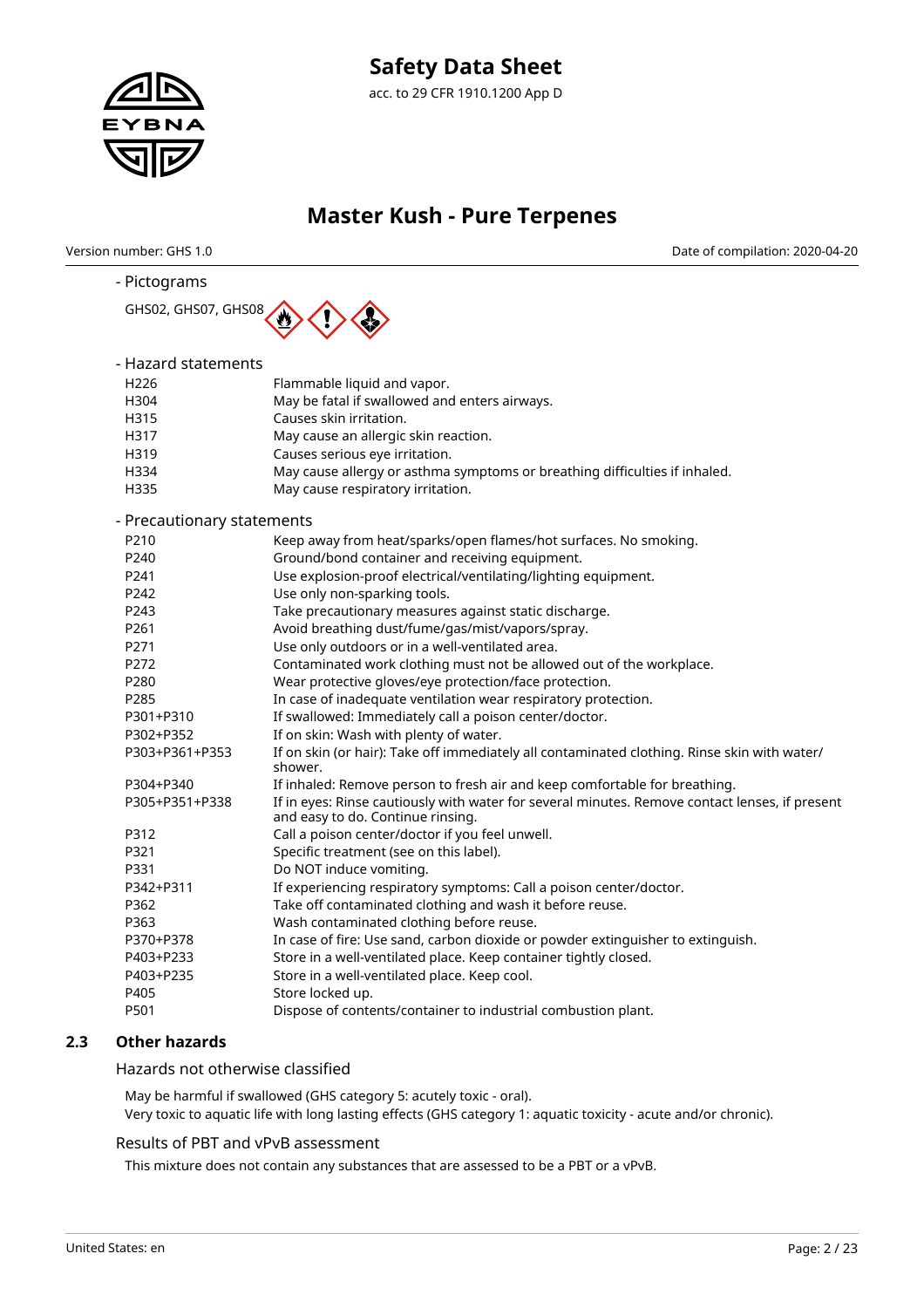# **Safety Data Sheet**



acc. to 29 CFR 1910.1200 App D

# **Master Kush - Pure Terpenes**

Version number: GHS 1.0 Date of compilation: 2020-04-20

# **SECTION 3: Composition/information on ingredients**

### **3.1 Substances**

Not relevant (mixture)

### **3.2 Mixtures**

Description of the mixture

| <b>Name of substance</b>           | Wt%       | <b>Classification acc. to GHS</b>                                                                                                            |
|------------------------------------|-----------|----------------------------------------------------------------------------------------------------------------------------------------------|
| Proprietary Monoterpene            | $25 - 50$ | Skin Irrit. 2 / H315<br>Eye Irrit. 2 / H319<br>Asp. Tox. 1 / H304<br>Flam. Liq. 3 / H226                                                     |
| Proprietary Sesquiterpene          | $5 - 10$  | Acute Tox. 4 / H302                                                                                                                          |
| Proprietary Monoterpene            | $5 - 10$  | Skin Irrit. 2 / H315<br>Eye Irrit. 2 / H319<br>Skin Sens. 1 / H317<br>Asp. Tox. 1 / H304<br>Flam. Liq. 3 / H226                              |
| Proprietary Monoterpenic Alcohol   | $1 - 5$   | Skin Irrit. 2 / H315<br>Eye Irrit. 2 / H319<br><b>STOT SE 3 / H335</b>                                                                       |
| Proprietary Diterpenic Alcohol     | $1 - 5$   | Skin Irrit. 2 / H315<br>Eye Irrit. 2 / H319<br>STOT SE 3 / H335                                                                              |
| Proprietary Sesquiterpenic Alcohol | $1 - 5$   | Skin Irrit. 2 / H315<br>Eye Irrit. 2 / H319<br><b>STOT SE 3 / H335</b>                                                                       |
| Proprietary Monoterpene            | $1 - 5$   | Acute Tox. 4 / H302<br>Skin Irrit. 2 / H315<br>Eye Irrit. 2 / H319<br>Resp. Sens. 1 / H334<br><b>STOT SE 3 / H335</b><br>Flam. Lig. 3 / H226 |
| Proprietary Monoterpene            | $1 - 5$   | Skin Irrit. 2 / H315<br><b>Skin Sens. 1 / H317</b><br>Asp. Tox. 1 / H304<br>Flam. Liq. 3 / H226                                              |
| Proprietary Monoterpene            | $1 - 5$   | Acute Tox. 4 / H302<br>Skin Irrit. 2 / H315<br>Eye Irrit. 2 / H319<br>Skin Sens. 1B / H317<br>STOT SE 3 / H335<br>Flam. Liq. 3 / H226        |
| Proprietary Monoterpene            | $1 - 5$   | Skin Irrit. 2 / H315<br>Eye Irrit. 2 / H319<br>STOT SE 3 / H335<br>Flam. Lig. 3 / H226                                                       |
| Proprietary Monoterpene            | $1 - 5$   | Skin Irrit. 2 / H315<br>Eye Irrit. 2 / H319<br>STOT SE 3 / H335<br>Asp. Tox. 1 / H304<br>Flam. Liq. 3 / H226                                 |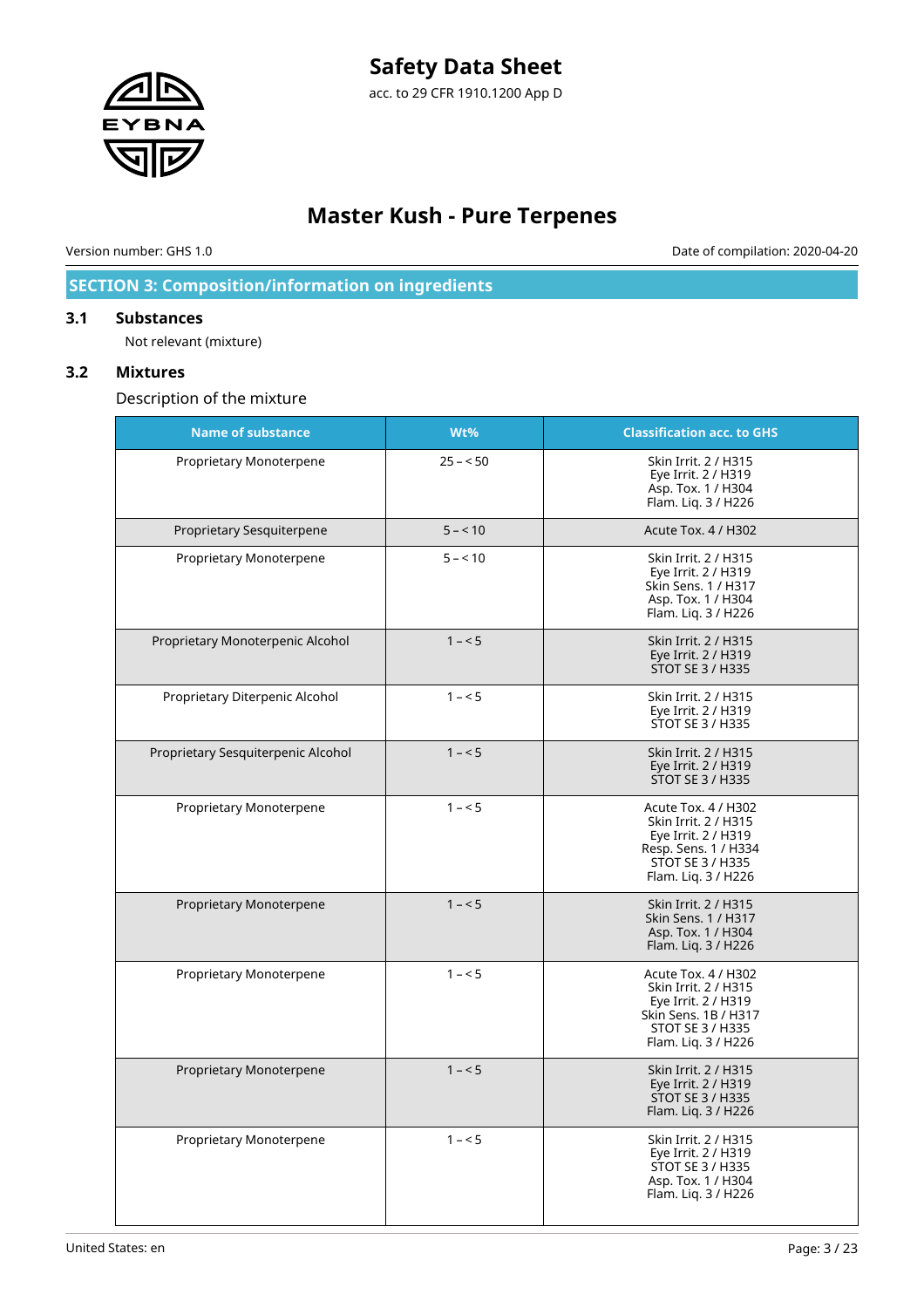# **Safety Data Sheet**



acc. to 29 CFR 1910.1200 App D

# **Master Kush - Pure Terpenes**

Version number: GHS 1.0 Date of compilation: 2020-04-20

| <b>Name of substance</b>         | Wt%     | <b>Classification acc. to GHS</b>                                                                                                                                                                                |
|----------------------------------|---------|------------------------------------------------------------------------------------------------------------------------------------------------------------------------------------------------------------------|
| Proprietary Monoterpene Alcohol  | $1 - 5$ | Acute Tox. 4 / H302<br>Skin Irrit. 2 / H315<br>Eye Irrit. 2 / H319<br>Flam. Liq. 4 / H227                                                                                                                        |
| Proprietary Monoterpene          | $1 - 5$ | Skin Irrit. 2 / H315<br>Skin Sens. 1 / H317                                                                                                                                                                      |
| Proprietary Sesquiterpene        | $1 - 5$ | Acute Tox. 4 / H302                                                                                                                                                                                              |
| Proprietary Monoterpenic Alcohol | $1 - 5$ | Skin Irrit. 2 / H315<br>Eye Irrit. 2 / H319<br>Skin Sens, 1B / H317<br>STOT SE 3 / H335<br>Flam. Lig. 4 / H227                                                                                                   |
| Proprietary Monoterpene          | $1 - 5$ | Acute Tox. 4 / H302<br>Acute Tox. 4 / H312<br>Acute Tox. 4 / H332<br><b>Skin Irrit. 2 / H315</b><br>Eye Irrit. 2 / H319<br>Skin Sens, 1B / H317<br>STOT SE 3 / H335<br>Asp. Tox. 1 / H304<br>Flam. Lig. 3 / H226 |
| Proprietary Monoterpene          | $0 - 1$ | Acute Tox. 4 / H302<br>Skin Irrit. 2 / H315<br>Eye Irrit. 2 / H319<br>Skin Sens. 1 / H317<br>STOT SE 3 / H335<br>Asp. Tox. 1 / H304<br>Flam. Lig. 3 / H226                                                       |
| Proprietary Monoterpenic Alcohol | $0 - 1$ | Acute Tox. 4 / H302<br>Skin Sens. 1 / H317<br>Flam, Sol. 1 / H228                                                                                                                                                |

For full text of abbreviations: see SECTION 16.

#### **SECTION 4: First-aid measures**

#### **4.1 Description of first- aid measures**

#### General notes

Do not leave affected person unattended. Remove victim out of the danger area. Keep affected person warm, still and covered. Take off immediately all contaminated clothing. In all cases of doubt, or when symptoms persist, seek medical advice. In case of unconsciousness place person in the recovery position. Never give anything by mouth.

#### Following inhalation

If breathing is irregular or stopped, immediately seek medical assistance and start first aid actions. In case of respiratory tract irritation, consult a physician. Provide fresh air.

#### Following skin contact

Wash with plenty of soap and water.

#### Following eye contact

Remove contact lenses, if present and easy to do. Continue rinsing. Irrigate copiously with clean, fresh water for at least 10 minutes, holding the eyelids apart.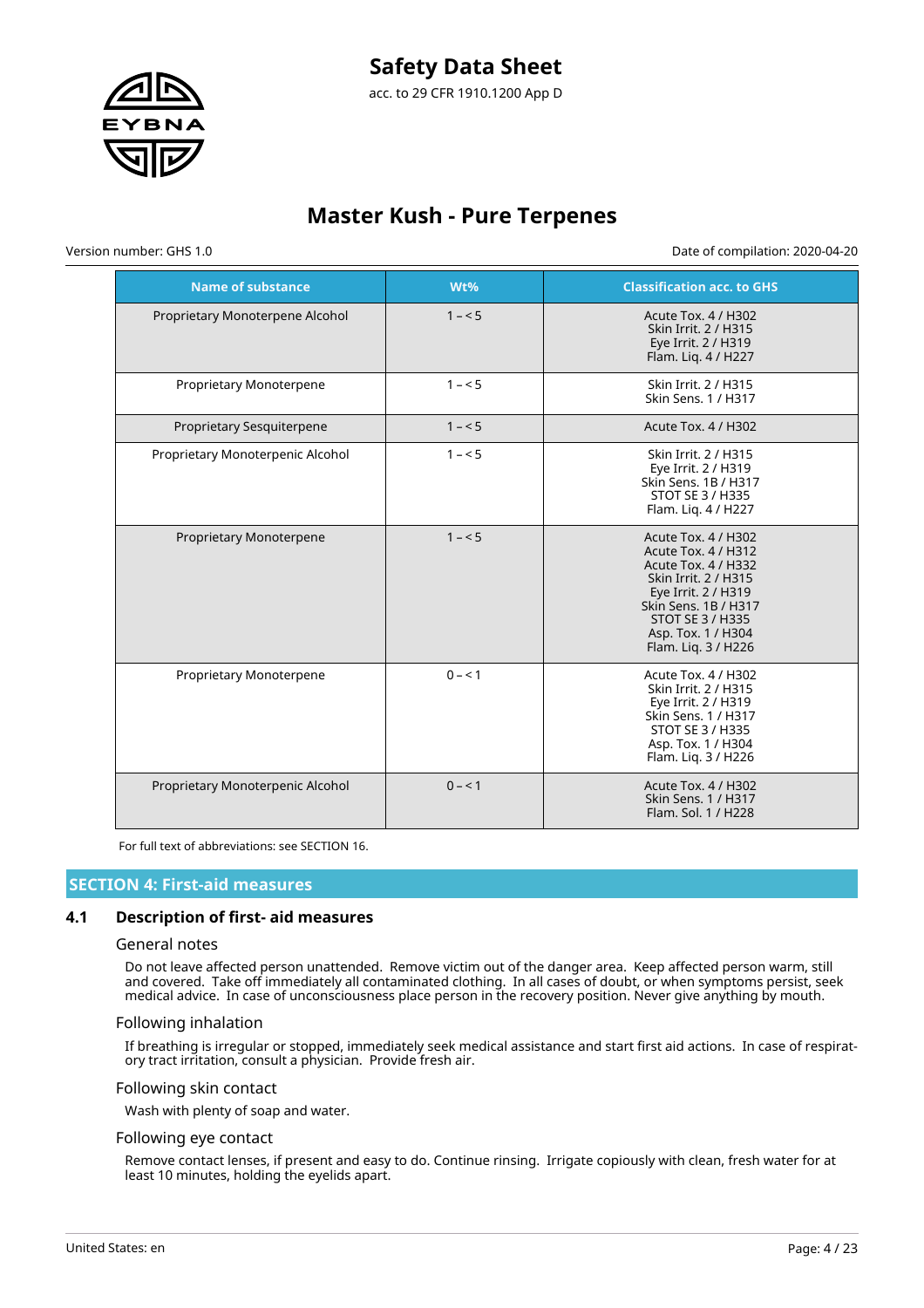

# **Master Kush - Pure Terpenes**

Version number: GHS 1.0 Date of compilation: 2020-04-20

#### Following ingestion

Rinse mouth with water (only if the person is conscious). Do NOT induce vomiting.

- **4.2 Most important symptoms and effects, both acute and delayed** Symptoms and effects are not known to date.
- **4.3 Indication of any immediate medical attention and special treatment needed** none

#### **SECTION 5: Fire-fighting measures**

#### **5.1 Extinguishing media**

Suitable extinguishing media Water spray, BC-powder, Carbon dioxide (CO2)

Unsuitable extinguishing media

Water jet

#### **5.2 Special hazards arising from the substance or mixture**

In case of insufficient ventilation and/or in use, may form flammable/explosive vapor-air mixture. Solvent vapors are heavier than air and may spread along floors. Places which are not ventilated, e.g. unventilated below ground level areas such as trenches, conduits and shafts, are particularly prone to the presence of flammable substances or mixtures.

#### Hazardous combustion products

Nitrogen oxides (NOx), Carbon monoxide (CO), Carbon dioxide (CO2)

#### **5.3 Advice for firefighters**

In case of fire and/or explosion do not breathe fumes. Coordinate firefighting measures to the fire surroundings. Do not allow firefighting water to enter drains or water courses. Collect contaminated firefighting water separately. Fight fire with normal precautions from a reasonable distance.

### **SECTION 6: Accidental release measures**

#### **6.1 Personal precautions, protective equipment and emergency procedures**

For non-emergency personnel

Remove persons to safety.

#### For emergency responders

Wear breathing apparatus if exposed to vapors/dust/aerosols/gases.

#### **6.2 Environmental precautions**

Keep away from drains, surface and ground water. Retain contaminated washing water and dispose of it. If substance has entered a water course or sewer, inform the responsible authority.

#### **6.3 Methods and material for containment and cleaning up**

Advice on how to contain a spill

Covering of drains

#### Advice on how to clean up a spill

Wipe up with absorbent material (e.g. cloth, fleece). Collect spillage: sawdust, kieselgur (diatomite), sand, universal binder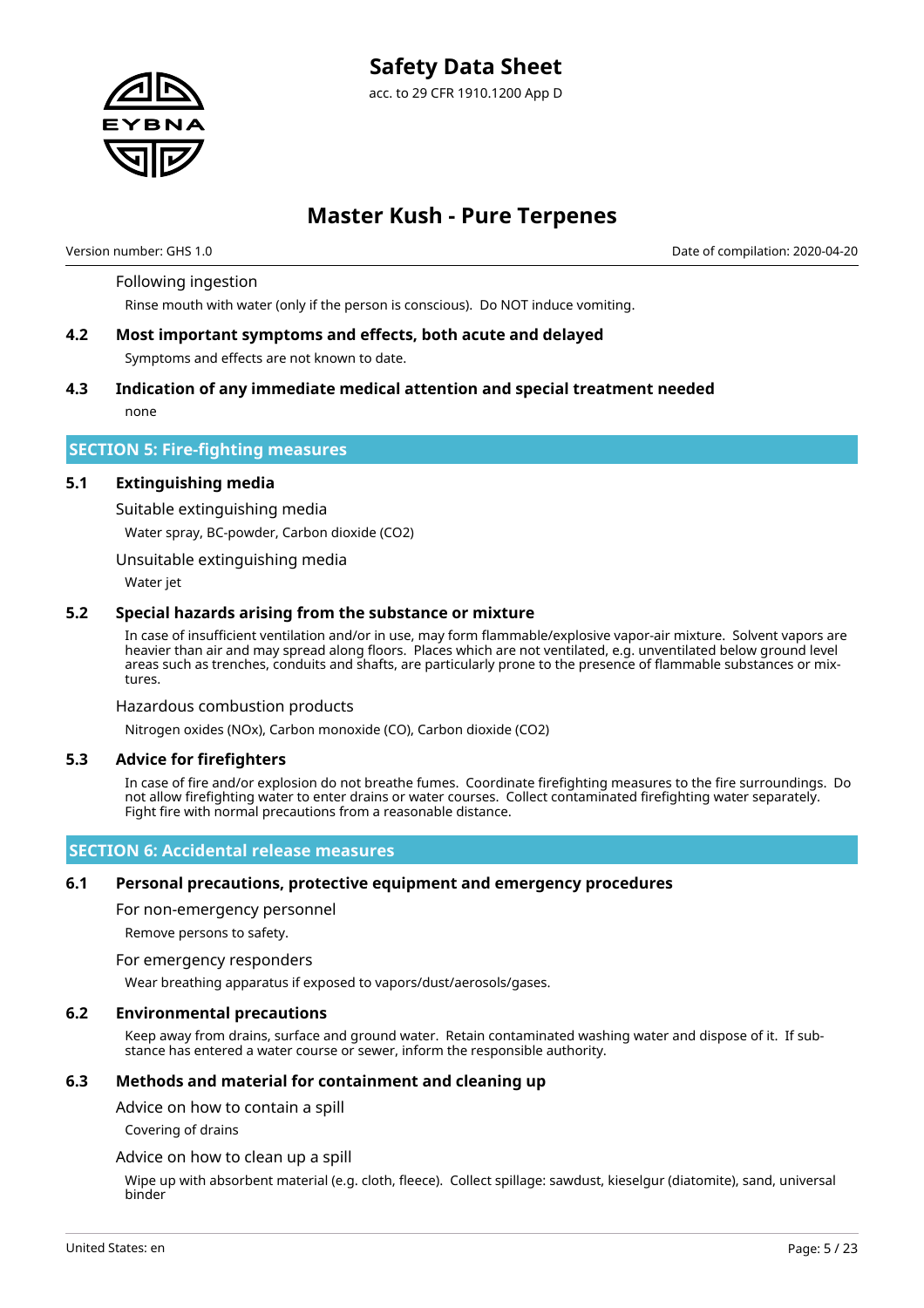

# **Master Kush - Pure Terpenes**

Version number: GHS 1.0 Date of compilation: 2020-04-20

### Appropriate containment techniques

Use of adsorbent materials.

Other information relating to spills and releases

Place in appropriate containers for disposal. Ventilate affected area.

#### **6.4 Reference to other sections**

Hazardous combustion products: see section 5. Personal protective equipment: see section 8. Incompatible materials: see section 10. Disposal considerations: see section 13.

### **SECTION 7: Handling and storage**

#### **7.1 Precautions for safe handling**

#### Recommendations

#### - Measures to prevent fire as well as aerosol and dust generation

Use local and general ventilation. Avoidance of ignition sources. Keep away from sources of ignition - No smoking. Take precautionary measures against static discharge. Use only in well-ventilated areas. Due to danger of explosion, prevent leakage of vapours into cellars, flues and ditches. Ground/bond container and receiving equipment. Use explosion-proof electrical/ventilating/lighting/equipment. Use only non-sparking tools.

#### - Specific notes/details

Places which are not ventilated, e.g. unventilated below ground level areas such as trenches, conduits and shafts, are particularly prone to the presence of flammable substances or mixtures. Vapors are heavier than air, spread along floors and form explosive mixtures with air. Vapors may form explosive mixtures with air.

#### Advice on general occupational hygiene

Wash hands after use. Do not eat, drink and smoke in work areas. Remove contaminated clothing and protective equipment before entering eating areas. Never keep food or drink in the vicinity of chemicals. Never place chemicals in containers that are normally used for food or drink. Keep away from food, drink and animal feedingstuffs.

### **7.2 Conditions for safe storage, including any incompatibilities**

#### Managing of associated risks

- Explosive atmospheres

Keep container tightly closed and in a well-ventilated place. Use local and general ventilation. Keep cool. Protect from sunlight.

#### - Flammability hazards

Keep away from sources of ignition - No smoking. Keep away from heat, hot surfaces, sparks, open flames and other ignition sources. No smoking. Take precautionary measures against static discharge. Protect from sunlight.

#### - Ventilation requirements

Use local and general ventilation. Ground/bond container and receiving equipment.

#### - Packaging compatibilities

Only packagings which are approved (e.g. acc. to the Dangerous Goods Regulations) may be used.

#### **7.3 Specific end use(s)**

See section 16 for a general overview.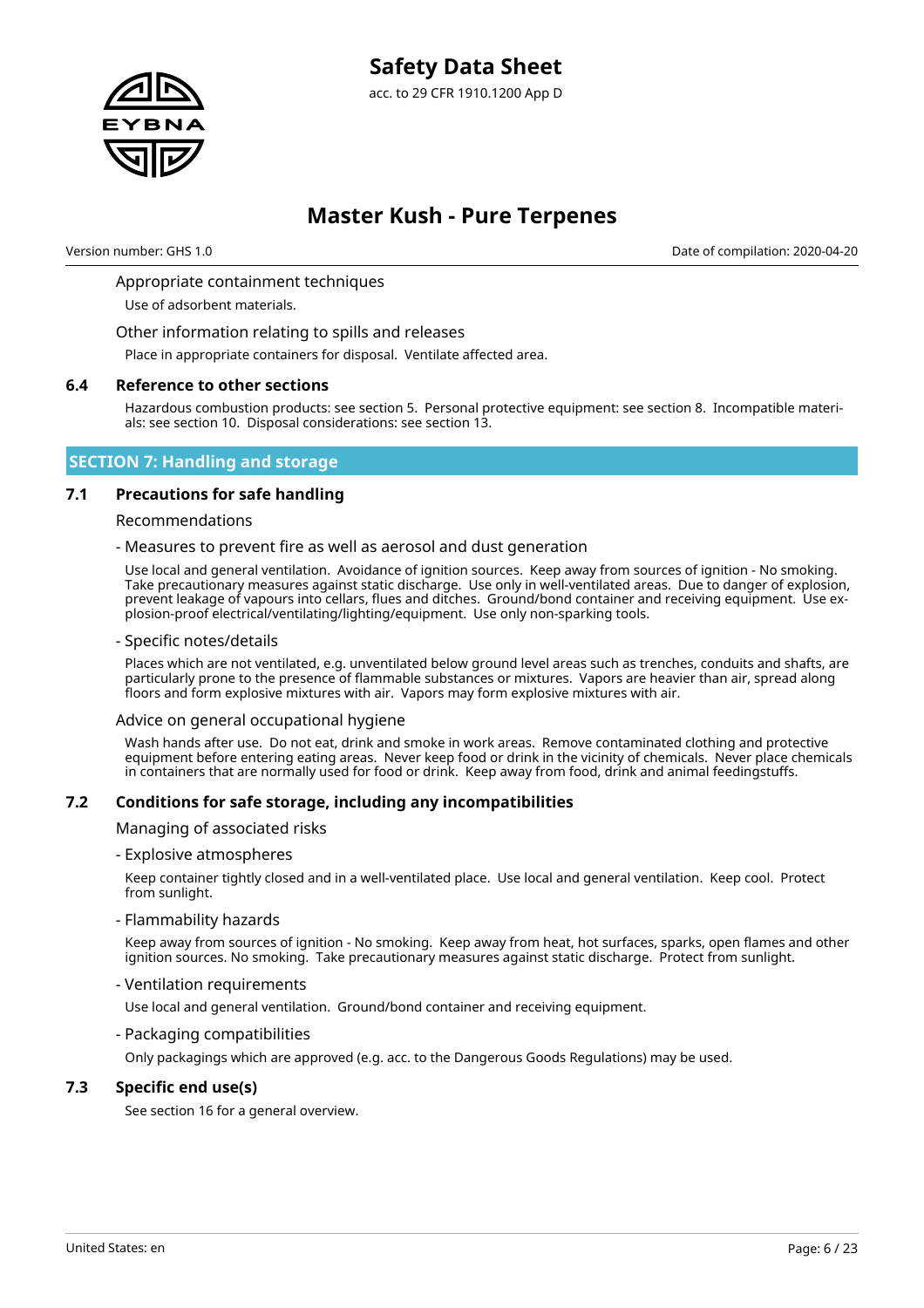

# **Master Kush - Pure Terpenes**

Version number: GHS 1.0 Date of compilation: 2020-04-20

# **SECTION 8: Exposure controls/personal protection**

### **8.1 Control parameters**

Occupational exposure limit values (Workplace Exposure Limits) **Country Name of substance Identifier TWA [ppm] TWA [mg/ m³] STEL [ppm] STEL [mg/ m³] Ceiling-C [ppm] Ceiling-C [mg/m³] Notation Source** US **Proprietary** Monoterpene TLV® | 20 | | | | | | | | | | | ACGIH® 2019 US | Proprietary **Monoterpene** TLV® | 20 | | | | | | ACGIH® 2019 US | Proprietary Monoterpene TLV® 20 ACGIH® 2019

Notation

Ceiling-C ceiling value is a limit value above which exposure should not occur<br>STEL short-term exposure limit: a limit value above which exposure shoul STEL short-term exposure limit: a limit value above which exposure should not occur and which is related to a 15-minute period (unless otherwise specified)

TWA time-weighted average (long-term exposure limit): measured or calculated in relation to a reference period of 8 hours time-weighted average (unless otherwise specified

| Relevant DNELs of components of the mixture |                               |                                         |                   |                            |  |  |
|---------------------------------------------|-------------------------------|-----------------------------------------|-------------------|----------------------------|--|--|
| <b>Endpoint</b>                             | <b>Threshold level</b>        | Protection goal, route of ex-<br>posure | <b>Used in</b>    | <b>Exposure time</b>       |  |  |
| <b>DNEL</b>                                 | $66.7$ mg/m <sup>3</sup>      | human, inhalatory                       | worker (industry) | chronic - systemic effects |  |  |
| <b>DNEL</b>                                 | 9.5 mg/kg bw/day              | human, dermal                           | worker (industry) | chronic - systemic effects |  |  |
| <b>DNEL</b>                                 | 9.03 mg/m <sup>3</sup>        | human, inhalatory                       | worker (industry) | chronic - systemic effects |  |  |
| <b>DNEL</b>                                 | 158 mg/kg bw/day              | human, dermal                           | worker (industry) | chronic - systemic effects |  |  |
| <b>DNEL</b>                                 | $8.8 \text{ mg/m}^3$          | human, inhalatory                       | worker (industry) | chronic - systemic effects |  |  |
| <b>DNEL</b>                                 | 5 mg/kg bw/day                | human, dermal                           | worker (industry) | chronic - systemic effects |  |  |
| <b>DNEL</b>                                 | $10 \text{ mg/m}^3$           | human, inhalatory                       | worker (industry) | chronic - systemic effects |  |  |
| <b>DNEL</b>                                 | 2.8 mg/kg bw/day              | human, dermal                           | worker (industry) | chronic - systemic effects |  |  |
| <b>DNEL</b>                                 | 122.5 $\mu$ g/cm <sup>2</sup> | human, dermal                           | worker (industry) | chronic - local effects    |  |  |
| <b>DNEL</b>                                 | 62.59 mg/m <sup>3</sup>       | human, inhalatory                       | worker (industry) | chronic - systemic effects |  |  |
| <b>DNEL</b>                                 | 35.5 mg/kg bw/day             | human, dermal                           | worker (industry) | chronic - systemic effects |  |  |
| <b>DNEL</b>                                 | $2.8$ mg/m <sup>3</sup>       | human, inhalatory                       | worker (industry) | chronic - systemic effects |  |  |
| <b>DNEL</b>                                 | 16.5 mg/ $m3$                 | human, inhalatory                       | worker (industry) | acute - systemic effects   |  |  |
| <b>DNEL</b>                                 | 2.5 mg/kg bw/day              | human, dermal                           | worker (industry) | chronic - systemic effects |  |  |
| <b>DNEL</b>                                 | 5 mg/kg bw/day                | human, dermal                           | worker (industry) | acute - systemic effects   |  |  |
| <b>DNEL</b>                                 | 5.69 mg/m <sup>3</sup>        | human, inhalatory                       | worker (industry) | chronic - systemic effects |  |  |
| <b>DNEL</b>                                 | 0.8 mg/kg bw/day              | human, dermal                           | worker (industry) | chronic - systemic effects |  |  |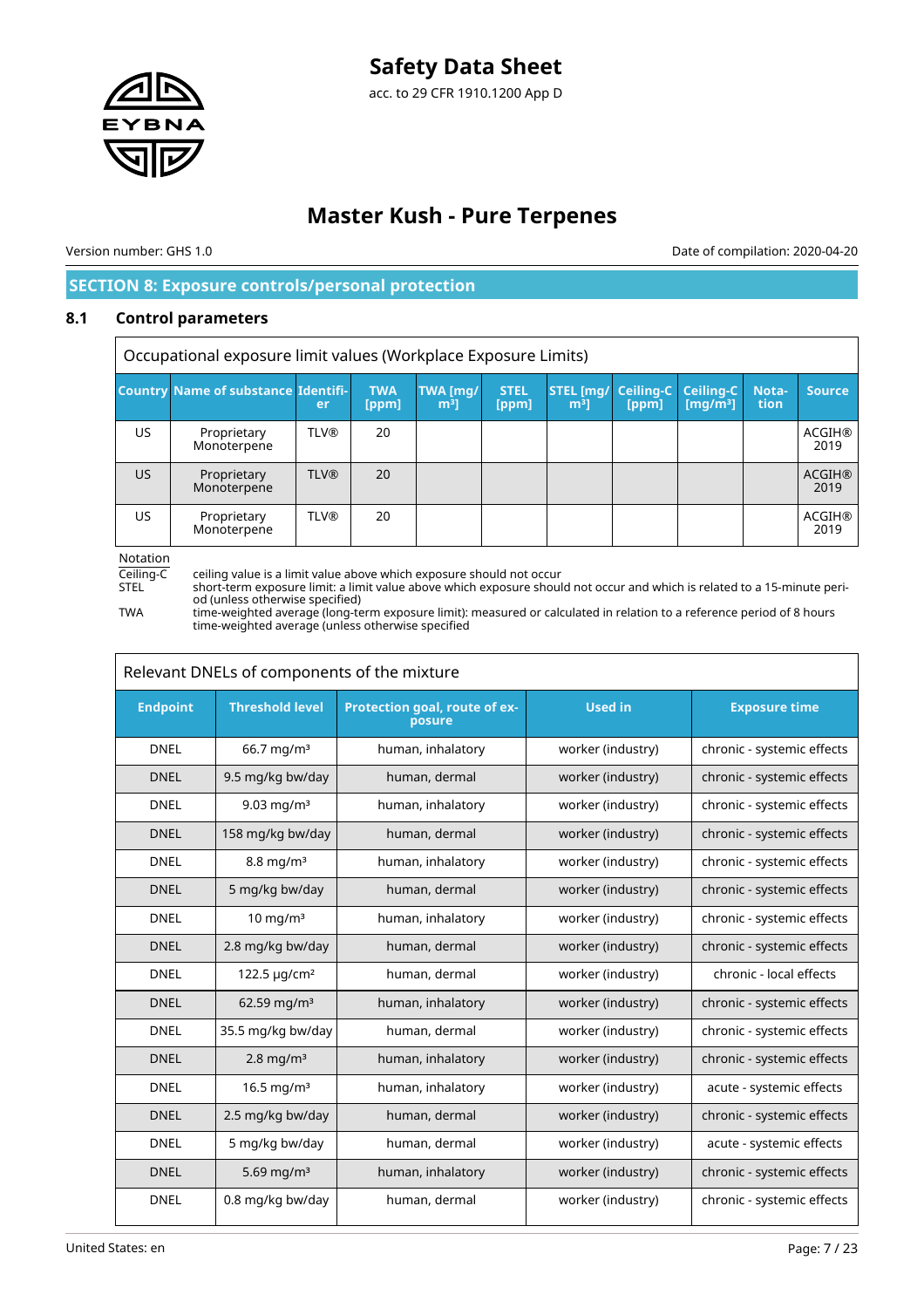

Relevant DNELs of components of the mixture

Version number: GHS 1.0 Date of compilation: 2020-04-20

| <b>Endpoint</b>                          | <b>Threshold level</b>                      |                                             | Protection goal, route of ex-<br>posure |                   | <b>Used in</b>                        |                         | <b>Exposure time</b>              |  |
|------------------------------------------|---------------------------------------------|---------------------------------------------|-----------------------------------------|-------------------|---------------------------------------|-------------------------|-----------------------------------|--|
| <b>DNEL</b>                              | human, dermal<br>54 $\mu$ g/cm <sup>2</sup> |                                             |                                         | worker (industry) |                                       | chronic - local effects |                                   |  |
| <b>DNEL</b>                              | $3.8$ mg/m <sup>3</sup>                     |                                             | human, inhalatory                       |                   | worker (industry)                     |                         | chronic - systemic effects        |  |
| <b>DNEL</b>                              | 0.542 mg/kg bw/<br>day                      |                                             | human, dermal                           |                   | worker (industry)                     |                         | chronic - systemic effects        |  |
| DNEL                                     | 17.63 mg/m <sup>3</sup>                     |                                             | human, inhalatory                       |                   | worker (industry)                     |                         | chronic - systemic effects        |  |
| <b>DNEL</b>                              | 10 mg/kg bw/day                             |                                             | human, dermal                           |                   | worker (industry)                     |                         | chronic - systemic effects        |  |
|                                          |                                             | Relevant PNECs of components of the mixture |                                         |                   |                                       |                         |                                   |  |
| <b>Other names or</b><br>synonyms        | <b>Endpoint</b>                             | <b>Threshold level</b>                      | <b>Organism</b>                         |                   | <b>Environmental com-</b><br>partment |                         | <b>Exposure time</b>              |  |
| Proprietary<br>Monoterpene               | <b>PNEC</b>                                 | $14 \frac{\mu g}{I}$                        | aquatic organisms                       |                   | freshwater                            |                         | short-term (single in-<br>stance) |  |
| Proprietary<br>Monoterpene               | <b>PNEC</b>                                 | $1.4 \frac{\mu g}{I}$                       | aquatic organisms                       |                   | marine water                          |                         | short-term (single in-<br>stance) |  |
| Proprietary<br>Monoterpene               | <b>PNEC</b>                                 | $1.8 \frac{mg}{l}$                          | aquatic organisms                       |                   | sewage treatment<br>plant (STP)       |                         | short-term (single in-<br>stance) |  |
| Proprietary<br>Monoterpene               | <b>PNEC</b>                                 | 3.85 $mg/kq$                                | aquatic organisms                       |                   | freshwater sediment                   |                         | short-term (single in-<br>stance) |  |
| Proprietary<br>Monoterpene               | <b>PNEC</b>                                 | 0.385 $mg/kq$                               | aquatic organisms                       |                   | marine sediment                       |                         | short-term (single in-<br>stance) |  |
| Proprietary<br>Monoterpene               | <b>PNEC</b>                                 | 0.763 $mg/kq$                               | terrestrial organisms                   |                   | soil                                  |                         | short-term (single in-<br>stance) |  |
| Proprietary<br>Monoterpenic Al-<br>cohol | <b>PNEC</b>                                 | $68 \frac{\mu g}{I}$                        | aquatic organisms                       |                   | freshwater                            |                         | short-term (single in-<br>stance) |  |
| Proprietary<br>Monoterpenic Al-<br>cohol | <b>PNEC</b>                                 | $6.8 \frac{\mu g}{I}$                       | aquatic organisms                       |                   | marine water                          |                         | short-term (single in-<br>stance) |  |
| Proprietary<br>Monoterpenic Al-<br>cohol | <b>PNEC</b>                                 | $2.6 \frac{mg}{l}$                          | aquatic organisms                       |                   | sewage treatment<br>plant (STP)       |                         | short-term (single in-<br>stance) |  |
| Proprietary<br>Monoterpenic Al-<br>cohol | <b>PNEC</b>                                 | 1.85 $mg/kq$                                | aquatic organisms                       |                   | freshwater sediment                   |                         | short-term (single in-<br>stance) |  |
| Proprietary<br>Monoterpenic Al-<br>cohol | <b>PNEC</b>                                 | 0.185 $mg/kq$                               | aquatic organisms                       |                   | marine sediment                       |                         | short-term (single in-<br>stance) |  |
| Proprietary<br>Monoterpenic Al-<br>cohol | <b>PNEC</b>                                 | 0.329 $mg/kq$                               | terrestrial organisms                   |                   | soil                                  |                         | short-term (single in-<br>stance) |  |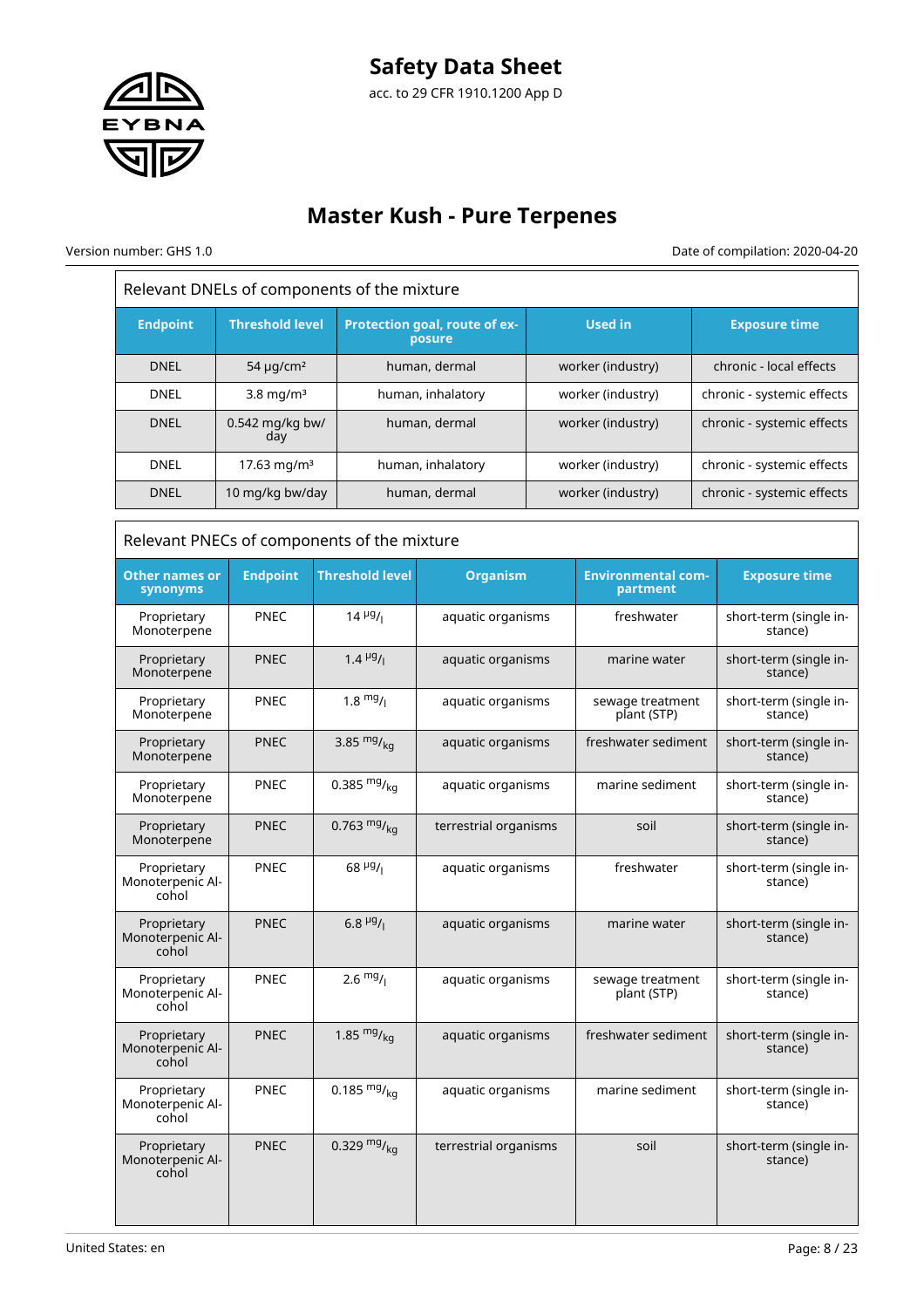

# **Master Kush - Pure Terpenes**

Version number: GHS 1.0 Date of compilation: 2020-04-20

| Relevant PNECs of components of the mixture  |                 |                         |                       |                                       |                                   |  |
|----------------------------------------------|-----------------|-------------------------|-----------------------|---------------------------------------|-----------------------------------|--|
| <b>Other names or</b><br>synonyms            | <b>Endpoint</b> | <b>Threshold level</b>  | <b>Organism</b>       | <b>Environmental com-</b><br>partment | <b>Exposure time</b>              |  |
| Proprietary Diter-<br>penic Alcohol          | <b>PNEC</b>     | 55.7 $\mu$ g/           | aquatic organisms     | freshwater                            | short-term (single in-<br>stance) |  |
| <b>Proprietary Diter-</b><br>penic Alcohol   | <b>PNEC</b>     | 55.7 $\frac{\mu g}{I}$  | aquatic organisms     | marine water                          | short-term (single in-<br>stance) |  |
| Proprietary Diter-<br>penic Alcohol          | <b>PNEC</b>     | $10^{mg}$ /             | aquatic organisms     | sewage treatment<br>plant (STP)       | short-term (single in-<br>stance) |  |
| Proprietary Diter-<br>penic Alcohol          | <b>PNEC</b>     | 18.6 $mg/kq$            | aquatic organisms     | freshwater sediment                   | short-term (single in-<br>stance) |  |
| Proprietary Diter-<br>penic Alcohol          | <b>PNEC</b>     | 18.6 $mg/m_{\text{kg}}$ | aquatic organisms     | marine sediment                       | short-term (single in-<br>stance) |  |
| <b>Proprietary Diter-</b><br>penic Alcohol   | <b>PNEC</b>     | 6.55 $mg/kq$            | terrestrial organisms | soil                                  | short-term (single in-<br>stance) |  |
| Proprietary Ses-<br>quiterpenic Alco-<br>hol | PNEC            | $0.001 \frac{mg}{l}$    | aquatic organisms     | freshwater                            | short-term (single in-<br>stance) |  |
| Proprietary Ses-<br>quiterpenic Alco-<br>hol | <b>PNEC</b>     | $0 \frac{mg}{l}$        | aquatic organisms     | marine water                          | short-term (single in-<br>stance) |  |
| Proprietary Ses-<br>quiterpenic Alco-<br>hol | PNEC            | $10 \frac{mg}{l}$       | aquatic organisms     | sewage treatment<br>plant (STP)       | short-term (single in-<br>stance) |  |
| Proprietary Ses-<br>quiterpenic Alco-<br>hol | <b>PNEC</b>     | $0.07 \frac{mg}{ka}$    | aquatic organisms     | freshwater sediment                   | short-term (single in-<br>stance) |  |
| Proprietary Ses-<br>quiterpenic Alco-<br>hol | PNEC            | $0.007 \frac{mg}{kg}$   | aquatic organisms     | marine sediment                       | short-term (single in-<br>stance) |  |
| Proprietary Ses-<br>quiterpenic Alco-<br>hol | <b>PNEC</b>     | $0.014 \frac{mg}{kg}$   | terrestrial organisms | soil                                  | short-term (single in-<br>stance) |  |
| Proprietary<br>Monoterpene                   | PNEC            | 3.72 $\frac{\mu g}{I}$  | aquatic organisms     | freshwater                            | short-term (single in-<br>stance) |  |
| Proprietary<br>Monoterpene                   | <b>PNEC</b>     | $0.372 \frac{\mu g}{I}$ | aquatic organisms     | marine water                          | short-term (single in-<br>stance) |  |
| Proprietary<br>Monoterpene                   | <b>PNEC</b>     | $8 \frac{mg}{l}$        | aquatic organisms     | sewage treatment<br>plant (STP)       | short-term (single in-<br>stance) |  |
| Proprietary<br>Monoterpene                   | <b>PNEC</b>     | 0.442 $mg/kq$           | aquatic organisms     | freshwater sediment                   | short-term (single in-<br>stance) |  |
| Proprietary<br>Monoterpene                   | <b>PNEC</b>     | $0.044 \frac{mg}{ka}$   | aquatic organisms     | marine sediment                       | short-term (single in-<br>stance) |  |
| Proprietary<br>Monoterpene                   | <b>PNEC</b>     | 0.086 $mg/kq$           | terrestrial organisms | soil                                  | short-term (single in-<br>stance) |  |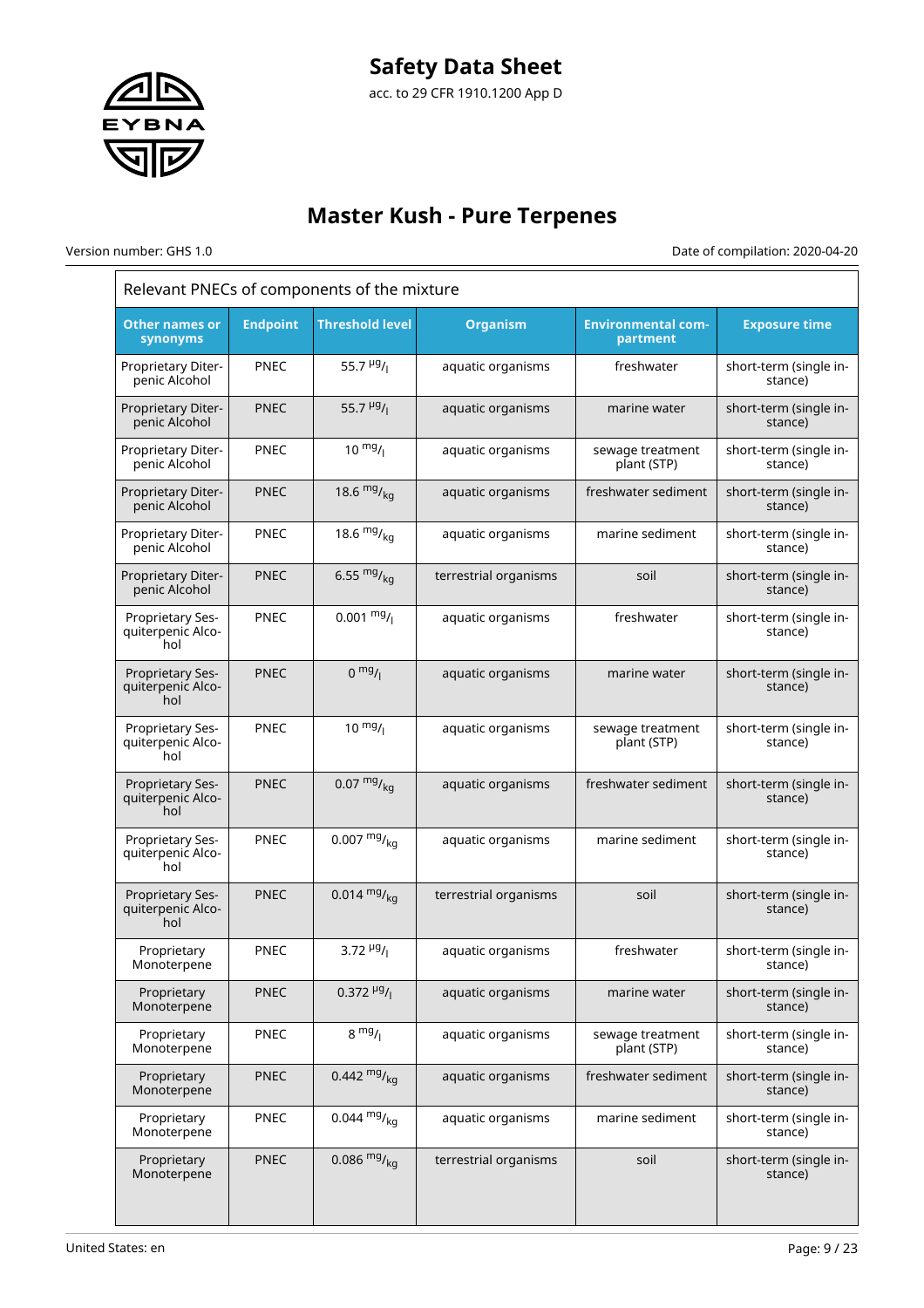

Version number: GHS 1.0 Date of compilation: 2020-04-20

| Relevant PNECs of components of the mixture |                 |                               |                       |                                       |                                   |  |
|---------------------------------------------|-----------------|-------------------------------|-----------------------|---------------------------------------|-----------------------------------|--|
| <b>Other names or</b><br>synonyms           | <b>Endpoint</b> | <b>Threshold level</b>        | <b>Organism</b>       | <b>Environmental com-</b><br>partment | <b>Exposure time</b>              |  |
| Proprietary<br>Monoterpenic Al-<br>cohol    | PNEC            | $0.2 \frac{mg}{l}$            | aquatic organisms     | freshwater                            | short-term (single in-<br>stance) |  |
| Proprietary<br>Monoterpenic Al-<br>cohol    | <b>PNEC</b>     | $0.02 \frac{mg}{l}$           | aquatic organisms     | marine water                          | short-term (single in-<br>stance) |  |
| Proprietary<br>Monoterpenic Al-<br>cohol    | PNEC            | $10^{mg}$ /                   | aquatic organisms     | sewage treatment<br>plant (STP)       | short-term (single in-<br>stance) |  |
| Proprietary<br>Monoterpenic Al-<br>cohol    | <b>PNEC</b>     | 2.22 $mg/kq$                  | aquatic organisms     | freshwater sediment                   | short-term (single in-<br>stance) |  |
| Proprietary<br>Monoterpenic Al-<br>cohol    | PNEC            | 0.222 $mg/_{ka}$              | aquatic organisms     | marine sediment                       | short-term (single in-<br>stance) |  |
| Proprietary<br>Monoterpenic Al-<br>cohol    | <b>PNEC</b>     | 0.327 $mg/kq$                 | terrestrial organisms | soil                                  | short-term (single in-<br>stance) |  |
| Proprietary<br>Monoterpene                  | <b>PNEC</b>     | 1.004 $\frac{\mu g}{I}$       | aquatic organisms     | freshwater                            | short-term (single in-<br>stance) |  |
| Proprietary<br>Monoterpene                  | <b>PNEC</b>     | $0.1 \frac{\mu g}{I}$         | aquatic organisms     | marine water                          | short-term (single in-<br>stance) |  |
| Proprietary<br>Monoterpene                  | <b>PNEC</b>     | 3.26 $mg/$                    | aquatic organisms     | sewage treatment<br>plant (STP)       | short-term (single in-<br>stance) |  |
| Proprietary<br>Monoterpene                  | <b>PNEC</b>     | 0.337 $mg/kq$                 | aquatic organisms     | freshwater sediment                   | short-term (single in-<br>stance) |  |
| Proprietary<br>Monoterpene                  | <b>PNEC</b>     | 0.034 $mg/kq$                 | aquatic organisms     | marine sediment                       | short-term (single in-<br>stance) |  |
| Proprietary<br>Monoterpene                  | <b>PNEC</b>     | 0.067 $mg/kq$                 | terrestrial organisms | soil                                  | short-term (single in-<br>stance) |  |
| Proprietary<br>Monoterpene                  | <b>PNEC</b>     | $0.606\,$ µg/ <sub>1</sub>    | aquatic organisms     | freshwater                            | short-term (single in-<br>stance) |  |
| Proprietary<br>Monoterpene                  | <b>PNEC</b>     | $0.061 \frac{\mu g}{I}$       | aquatic organisms     | marine water                          | short-term (single in-<br>stance) |  |
| Proprietary<br>Monoterpene                  | PNEC            | $0.2 \frac{mg}{l}$            | aquatic organisms     | sewage treatment<br>plant (STP)       | short-term (single in-<br>stance) |  |
| Proprietary<br>Monoterpene                  | <b>PNEC</b>     | 157 $\frac{\mu g}{kq}$        | aquatic organisms     | freshwater sediment                   | short-term (single in-<br>stance) |  |
| Proprietary<br>Monoterpene                  | <b>PNEC</b>     | 15.7 $\frac{\mu g}{\kappa q}$ | aquatic organisms     | marine sediment                       | short-term (single in-<br>stance) |  |
| Proprietary<br>Monoterpene                  | <b>PNEC</b>     | 31.7 $\frac{\mu g}{\kappa q}$ | terrestrial organisms | soil                                  | short-term (single in-<br>stance) |  |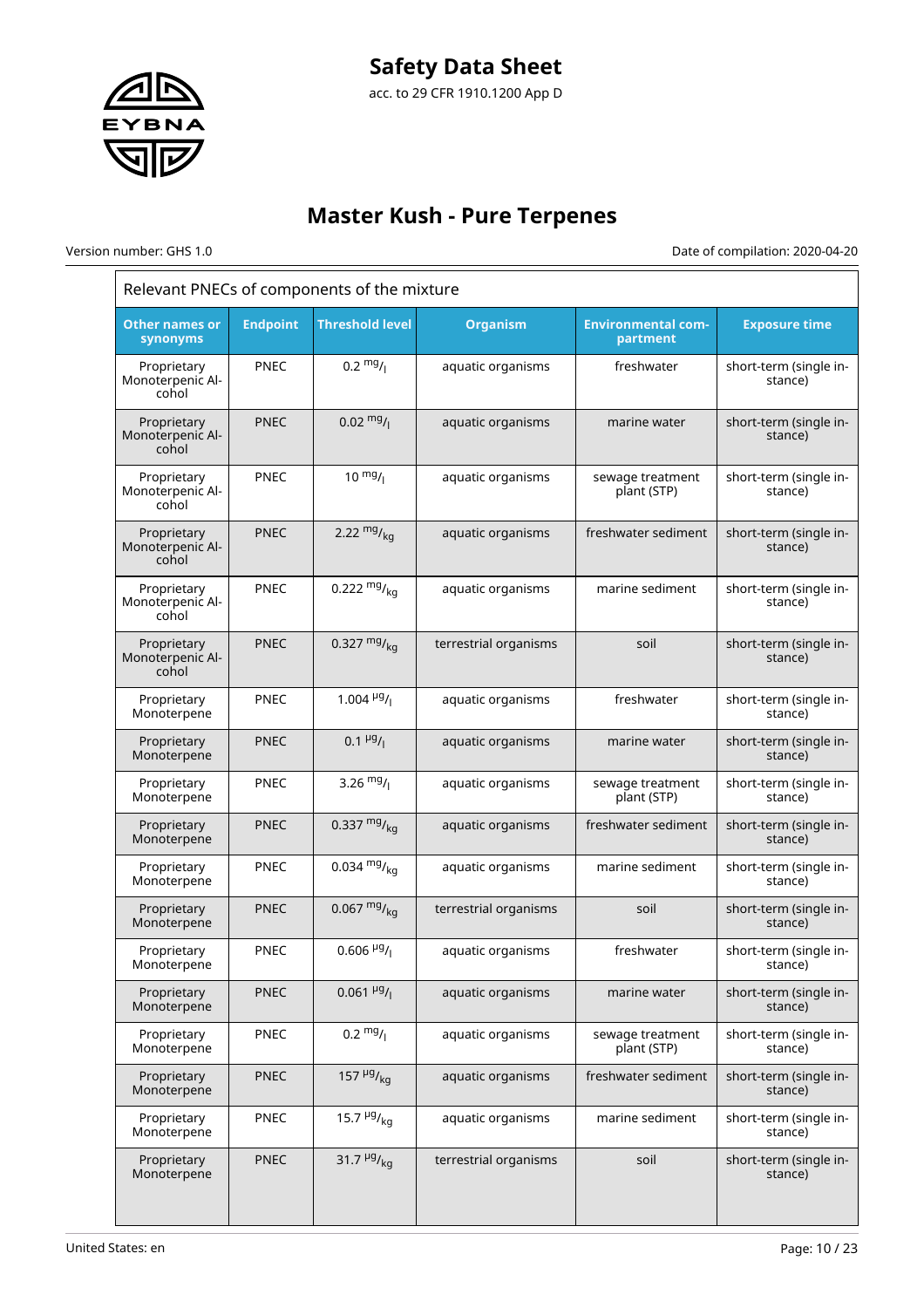

Version number: GHS 1.0 Date of compilation: 2020-04-20

# Relevant PNECs of components of the mixture

| <b>Other names or</b><br>synonyms        | <b>Endpoint</b> | <b>Threshold level</b>  | <b>Organism</b>       | <b>Environmental com-</b><br>partment | <b>Exposure time</b>              |
|------------------------------------------|-----------------|-------------------------|-----------------------|---------------------------------------|-----------------------------------|
| Proprietary<br>Monoterpenic Al-<br>cohol | <b>PNEC</b>     | $1.71 \frac{\mu g}{I}$  | aquatic organisms     | freshwater                            | short-term (single in-<br>stance) |
| Proprietary<br>Monoterpenic Al-<br>cohol | <b>PNEC</b>     | $0.171 \frac{\mu g}{I}$ | aquatic organisms     | marine water                          | short-term (single in-<br>stance) |
| Proprietary<br>Monoterpenic Al-<br>cohol | <b>PNEC</b>     | $1 \frac{mg}{l}$        | aquatic organisms     | sewage treatment<br>plant (STP)       | short-term (single in-<br>stance) |
| Proprietary<br>Monoterpenic Al-<br>cohol | <b>PNEC</b>     | $0.139 \frac{mg}{ka}$   | aquatic organisms     | freshwater sediment                   | short-term (single in-<br>stance) |
| Proprietary<br>Monoterpenic Al-<br>cohol | <b>PNEC</b>     | $0.017 \frac{mg}{kq}$   | aquatic organisms     | marine sediment                       | short-term (single in-<br>stance) |
| Proprietary<br>Monoterpenic Al-<br>cohol | <b>PNEC</b>     | $0.013 \frac{mg}{kg}$   | terrestrial organisms | soil                                  | short-term (single in-<br>stance) |

# **8.2 Exposure controls**

Appropriate engineering controls

General ventilation.

Individual protection measures (personal protective equipment)

Eye/face protection

Wear eye/face protection.

#### Skin protection

- Hand protection

Wear suitable gloves. Chemical protection gloves are suitable, which are tested according to EN 374. Check leaktightness/impermeability prior to use. In the case of wanting to use the gloves again, clean them before taking off and air them well. For special purposes, it is recommended to check the resistance to chemicals of the protective gloves mentioned above together with the supplier of these gloves.

#### - Other protection measures

Take recovery periods for skin regeneration. Preventive skin protection (barrier creams/ointments) is recommended. Wash hands thoroughly after handling.

#### Respiratory protection

In case of inadequate ventilation wear respiratory protection.

#### Environmental exposure controls

Use appropriate container to avoid environmental contamination. Keep away from drains, surface and ground water.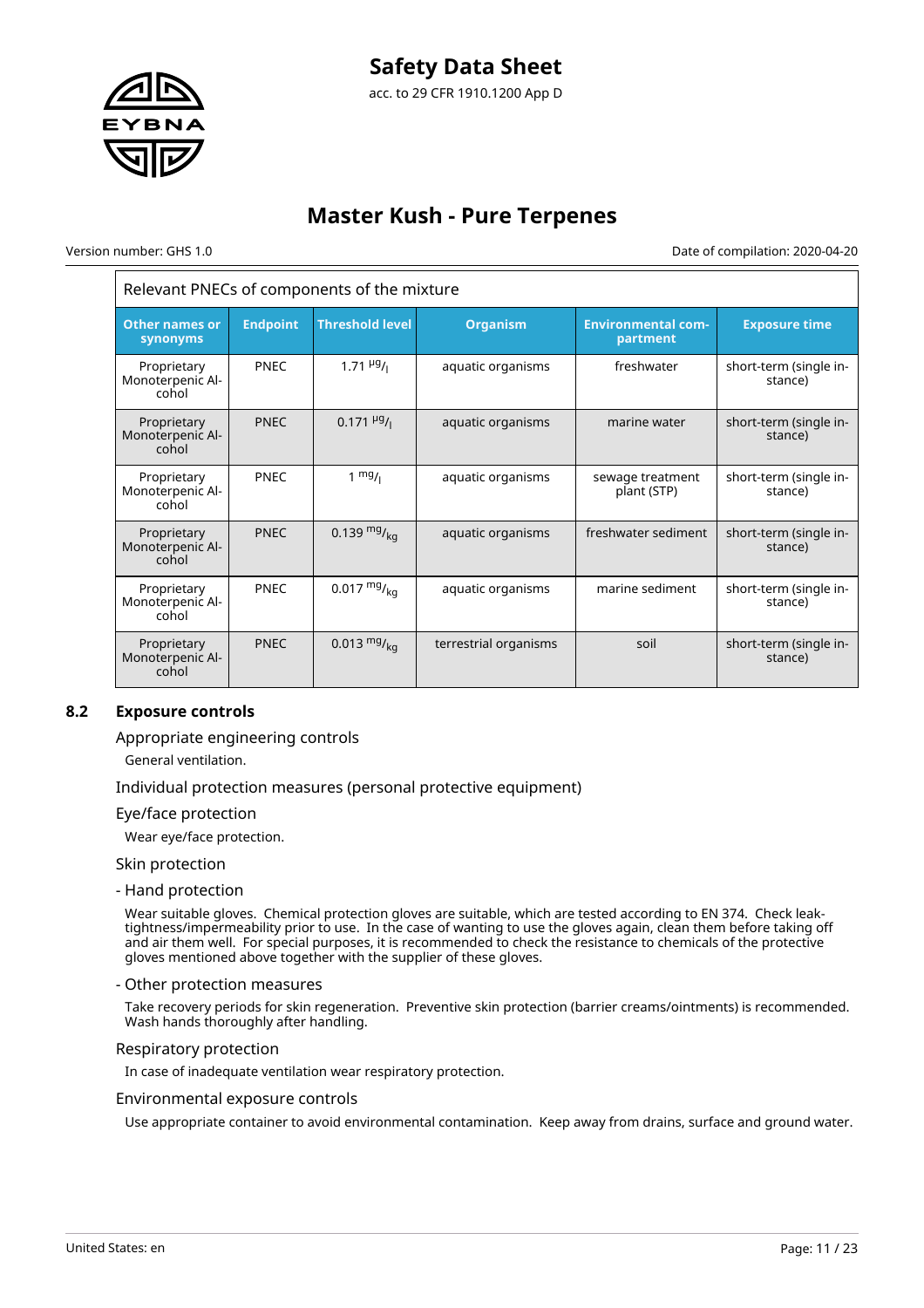

Version number: GHS 1.0 Date of compilation: 2020-04-20

# **SECTION 9: Physical and chemical properties**

# **9.1 Information on basic physical and chemical properties**

### **Appearance**

| Physical state | liquid         |
|----------------|----------------|
| Color          |                |
| Odor           | characteristic |

### **Other safety parameters**

| pH (value)                              | not determined                                         |
|-----------------------------------------|--------------------------------------------------------|
| Melting point/freezing point            | not determined                                         |
| Initial boiling point and boiling range | 164.4 °C at 101.3 kPa                                  |
| Flash point                             | 38 °C at 1 atm                                         |
| Evaporation rate                        | not determined                                         |
| Flammability (solid, gas)               | not relevant, (fluid)                                  |
| <b>Explosive limits</b>                 | not determined                                         |
| Vapor pressure                          | 8.7 kPa at 20 °C                                       |
| Density                                 | not determined                                         |
| Vapor density                           | this information is not available                      |
| Relative density                        | information on this property is not available          |
| Solubility(ies)                         | not determined                                         |
| Partition coefficient                   |                                                        |
| - n-octanol/water (log KOW)             | this information is not available                      |
| Auto-ignition temperature               | 237 °C (auto-ignition temperature (liquids and gases)) |
| Viscosity                               | not determined                                         |
| <b>Explosive properties</b>             | none                                                   |
| Oxidizing properties                    | none                                                   |
| <b>Other information</b>                | there is no additional information                     |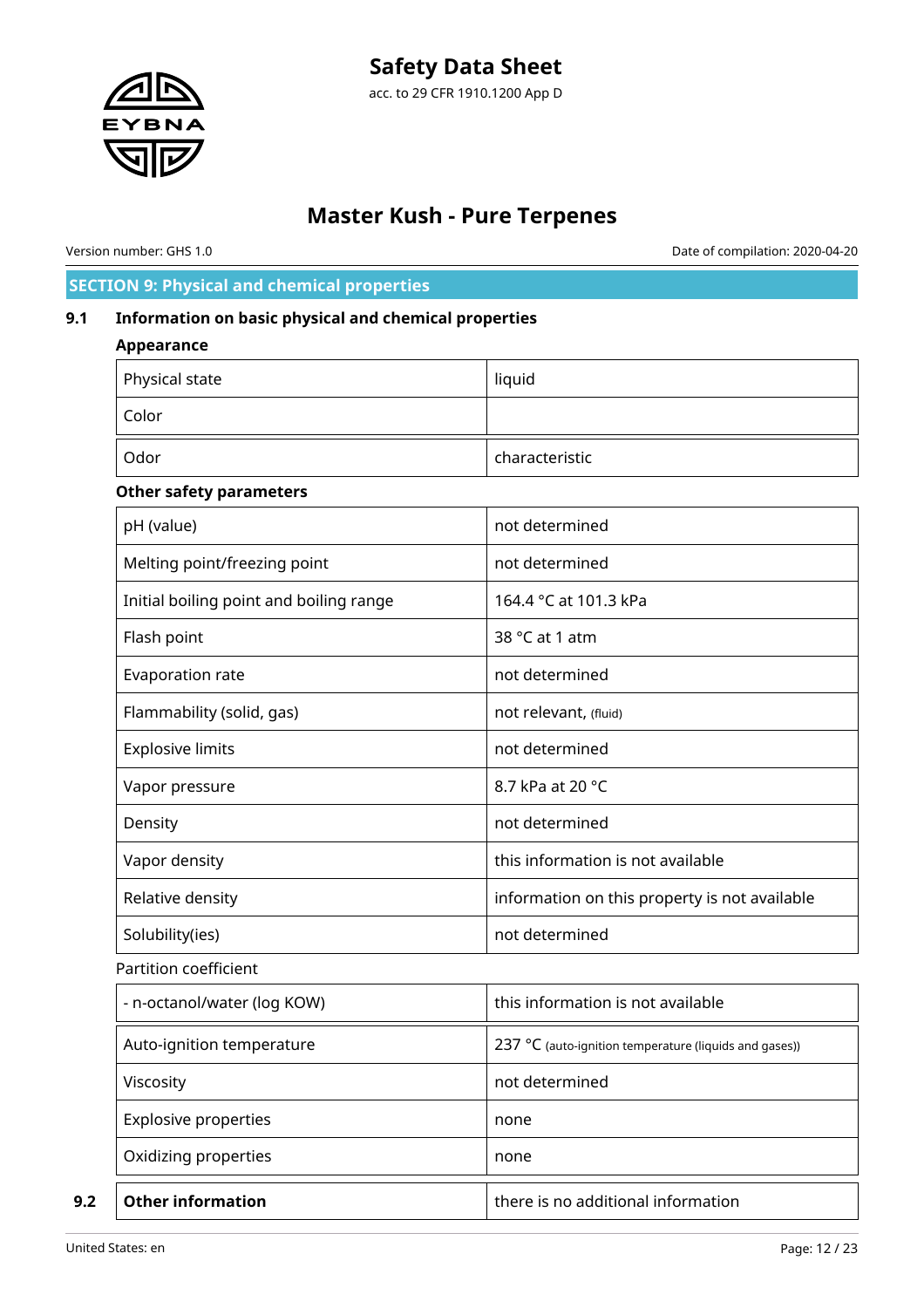# **Safety Data Sheet**

acc. to 29 CFR 1910.1200 App D



# **Master Kush - Pure Terpenes**

Version number: GHS 1.0 Date of compilation: 2020-04-20

# **SECTION 10: Stability and reactivity**

#### **10.1 Reactivity**

Concerning incompatibility: see below "Conditions to avoid" and "Incompatible materials". The mixture contains reactive substance(s). Risk of ignition.

If heated:

Risk of ignition

#### **10.2 Chemical stability**

See below "Conditions to avoid".

### **10.3 Possibility of hazardous reactions**

No known hazardous reactions.

#### **10.4 Conditions to avoid**

Keep away from heat, hot surfaces, sparks, open flames and other ignition sources. No smoking.

Hints to prevent fire or explosion

Use explosion-proof electrical/ventilating/lighting/equipment. Use only non-sparking tools. Take precautionary measures against static discharge.

#### **10.5 Incompatible materials**

Oxidizers

#### **10.6 Hazardous decomposition products**

Reasonably anticipated hazardous decomposition products produced as a result of use, storage, spill and heating are not known. Hazardous combustion products: see section 5.

### **SECTION 11: Toxicological information**

#### **11.1 Information on toxicological effects**

Test data are not available for the complete mixture.

#### Classification procedure

The method for classification of the mixture is based on ingredients of the mixture (additivity formula).

### **Classification acc. to OSHA "Hazard Communication Standard" (29 CFR 1910.1200)**

#### Acute toxicity

Shall not be classified as acutely toxic.

GHS of the United Nations, annex 4: May be harmful if swallowed.

| Acute toxicity estimate (ATE) of components of the mixture |                       |                |  |  |  |  |
|------------------------------------------------------------|-----------------------|----------------|--|--|--|--|
| <b>Other names or synonyms</b>                             | <b>Exposure route</b> | <b>ATE</b>     |  |  |  |  |
| Proprietary Sesquiterpene                                  | oral                  | 500 $mg/kq$    |  |  |  |  |
| Proprietary Monoterpene                                    | oral                  | 500 $mg/_{ka}$ |  |  |  |  |
| Proprietary Monoterpene                                    | oral                  | 500 $mg/kq$    |  |  |  |  |
| Proprietary Monoterpene Al-<br>cohol                       | oral                  | 936 $mg/_{ka}$ |  |  |  |  |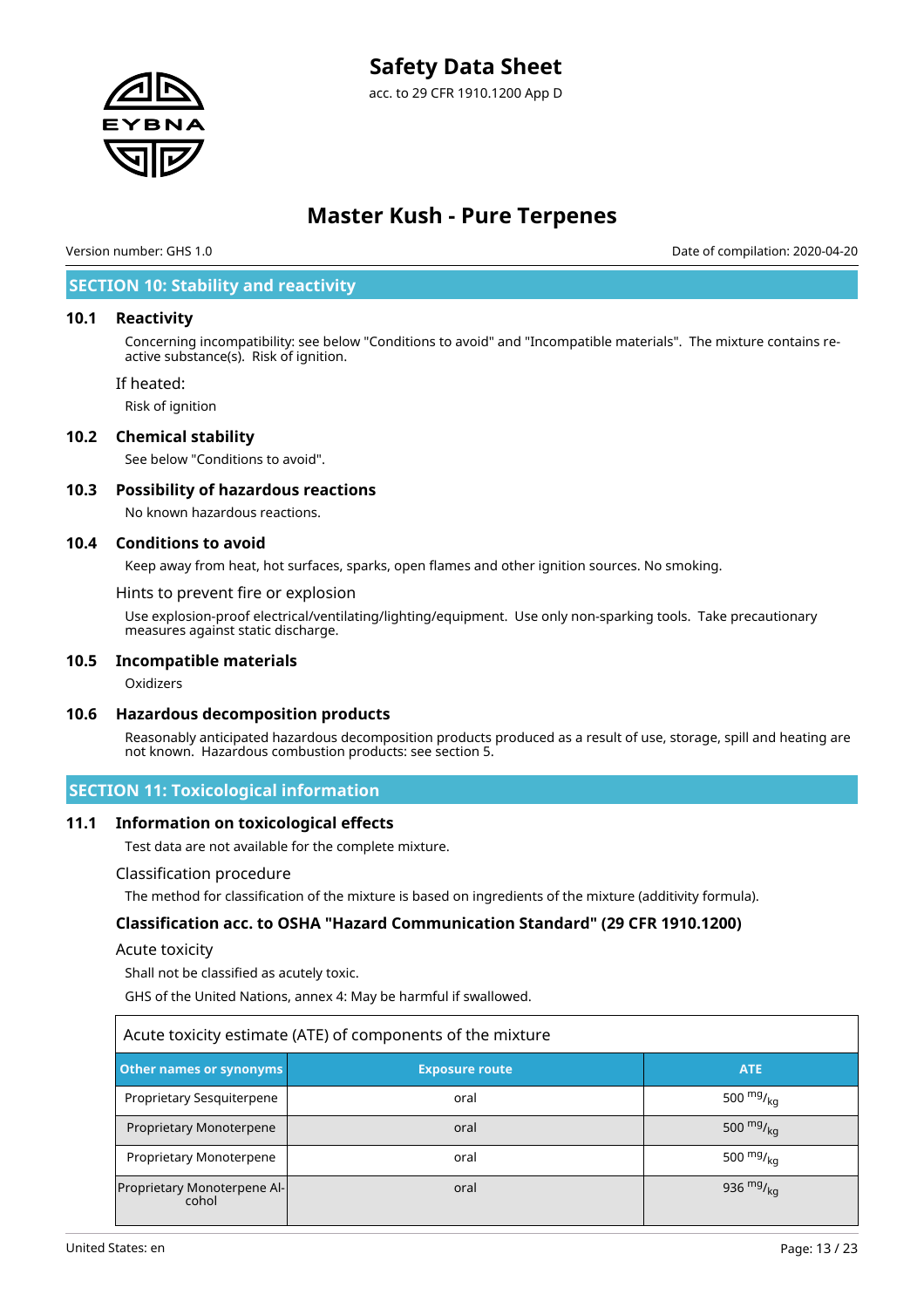

Version number: GHS 1.0 Date of compilation: 2020-04-20

Acute toxicity estimate (ATE) of components of the mixture

| Other names or synonyms             | <b>Exposure route</b> | <b>ATE</b>       |
|-------------------------------------|-----------------------|------------------|
| Proprietary Sesquiterpene           | oral                  | 500 $mg/kq$      |
| Proprietary Monoterpene             | oral                  | 500 $mg/kq$      |
| Proprietary Monoterpene             | dermal                | 1,100 $mg/_{ka}$ |
| Proprietary Monoterpene             | inhalation: vapor     | 11 $mg/1/4h$     |
| Proprietary Monoterpene             | oral                  | 500 $mgr_{ka}$   |
| Proprietary Monoterpenic<br>Alcohol | oral                  | 1,310 $mg/kq$    |

#### Skin corrosion/irritation

Causes skin irritation.

### Serious eye damage/eye irritation

Causes serious eye irritation.

#### Respiratory or skin sensitization

May cause allergy or asthma symptoms or breathing difficulties if inhaled. May cause an allergic skin reaction.

### Germ cell mutagenicity Shall not be classified as germ cell mutagenic.

# Carcinogenicity

Shall not be classified as carcinogenic.

| IARC Monographs on the Evaluation of Carcinogenic Risks to Humans |  |  |  |
|-------------------------------------------------------------------|--|--|--|
| Name of substance<br><b>Classification</b><br><b>Number</b>       |  |  |  |
| Proprietary Monoterpene                                           |  |  |  |

 $\frac{\text{Legend}}{3}$ 

Not classifiable as to carcinogenicity in humans

### Reproductive toxicity

Shall not be classified as a reproductive toxicant.

### Specific target organ toxicity - single exposure

May cause respiratory irritation.

#### Specific target organ toxicity - repeated exposure

Shall not be classified as a specific target organ toxicant (repeated exposure).

#### Aspiration hazard

May be fatal if swallowed and enters airways.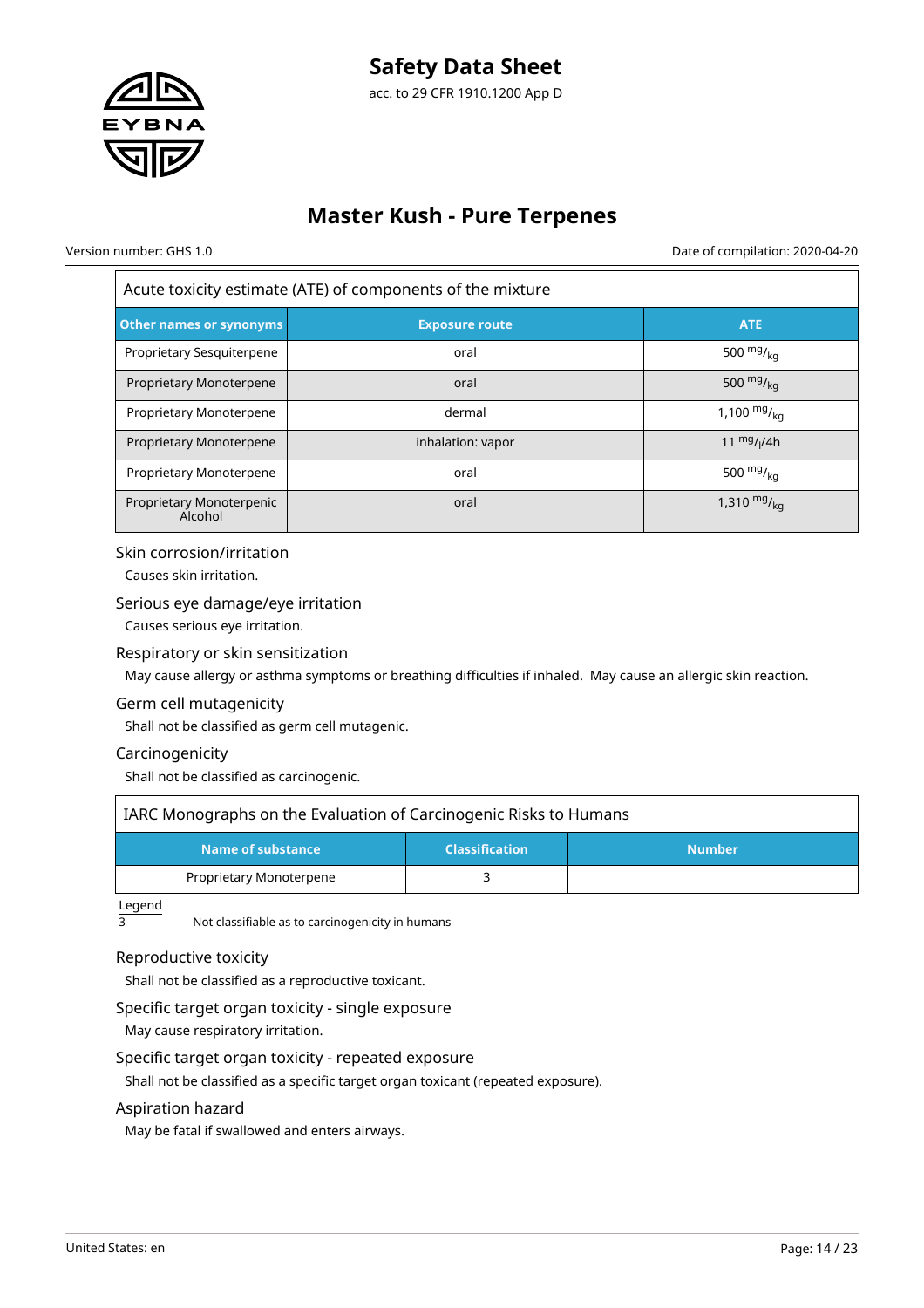

# **Master Kush - Pure Terpenes**

Version number: GHS 1.0 Date of compilation: 2020-04-20

# **SECTION 12: Ecological information**

### **12.1 Toxicity**

 $\Gamma$ 

Very toxic to aquatic life with long lasting effects.

| Aquatic toxicity (acute) of components of the mixture |                 |                         |                       |                      |
|-------------------------------------------------------|-----------------|-------------------------|-----------------------|----------------------|
| <b>Other names or</b><br>synonyms                     | <b>Endpoint</b> | <b>Value</b>            | <b>Species</b>        | <b>Exposure time</b> |
| Proprietary<br>Monoterpene                            | <b>EC50</b>     | 1.47 $mg/$              | aquatic invertebrates | 48 h                 |
| Proprietary<br>Monoterpene                            | ErC50           | $0.342 \frac{mg}{l}$    | algae                 | 72 h                 |
| Proprietary<br>Monoterpene                            | <b>LC50</b>     | 720 $\mu$ g/            | fish                  | 96 h                 |
| Proprietary<br>Monoterpene                            | <b>EC50</b>     | $688 \frac{\mu g}{I}$   | fish                  | 96 h                 |
| Proprietary<br>Monoterpene                            | ErC50           | $0.32 \frac{mg}{l}$     | algae                 | 72 h                 |
| Proprietary<br>Monoterpenic Alco-<br>hol              | <b>LC50</b>     | $>82 \frac{mg}{l}$      | fish                  | 96 h                 |
| Proprietary<br>Monoterpenic Alco-<br>hol              | <b>EC50</b>     | $10 \frac{mg}{l}$       | aquatic invertebrates | 48 h                 |
| Proprietary<br>Monoterpenic Alco-<br>hol              | ErC50           | $>11 \frac{\mu g}{I}$   | algae                 | 72h                  |
| Proprietary Diter-<br>penic Alcohol                   | <b>LC50</b>     | $>100 \frac{mg}{l}$     | fish                  | 96 h                 |
| Proprietary Diter-<br>penic Alcohol                   | <b>EC50</b>     | $>100 \frac{mg}{l}$     | aquatic invertebrates | 48 h                 |
| Proprietary Diter-<br>penic Alcohol                   | ErC50           | $>1.34$ mg/             | algae                 | 72 h                 |
| Proprietary Ses-<br>quiterpenic Alcohol               | <b>LC50</b>     | 1.43 $mg/$              | fish                  | 96 h                 |
| Proprietary Ses-<br>quiterpenic Alcohol               | <b>EC50</b>     | 510.3 $\frac{\mu g}{I}$ | aquatic invertebrates | 48 h                 |
| Proprietary Ses-<br>quiterpenic Alcohol               | ErC50           | $2 \frac{mg}{l}$        | algae                 | 72 h                 |
| Proprietary<br>Monoterpene                            | <b>EC50</b>     | $>100$ mg/              | aquatic invertebrates | 48 h                 |
| Proprietary<br>Monoterpene                            | ErC50           | 107.6 $mg/$             | algae                 | 72 h                 |
| Proprietary<br>Monoterpene                            | <b>EC50</b>     | $1.7 \frac{mg}{l}$      | aquatic invertebrates | 48 h                 |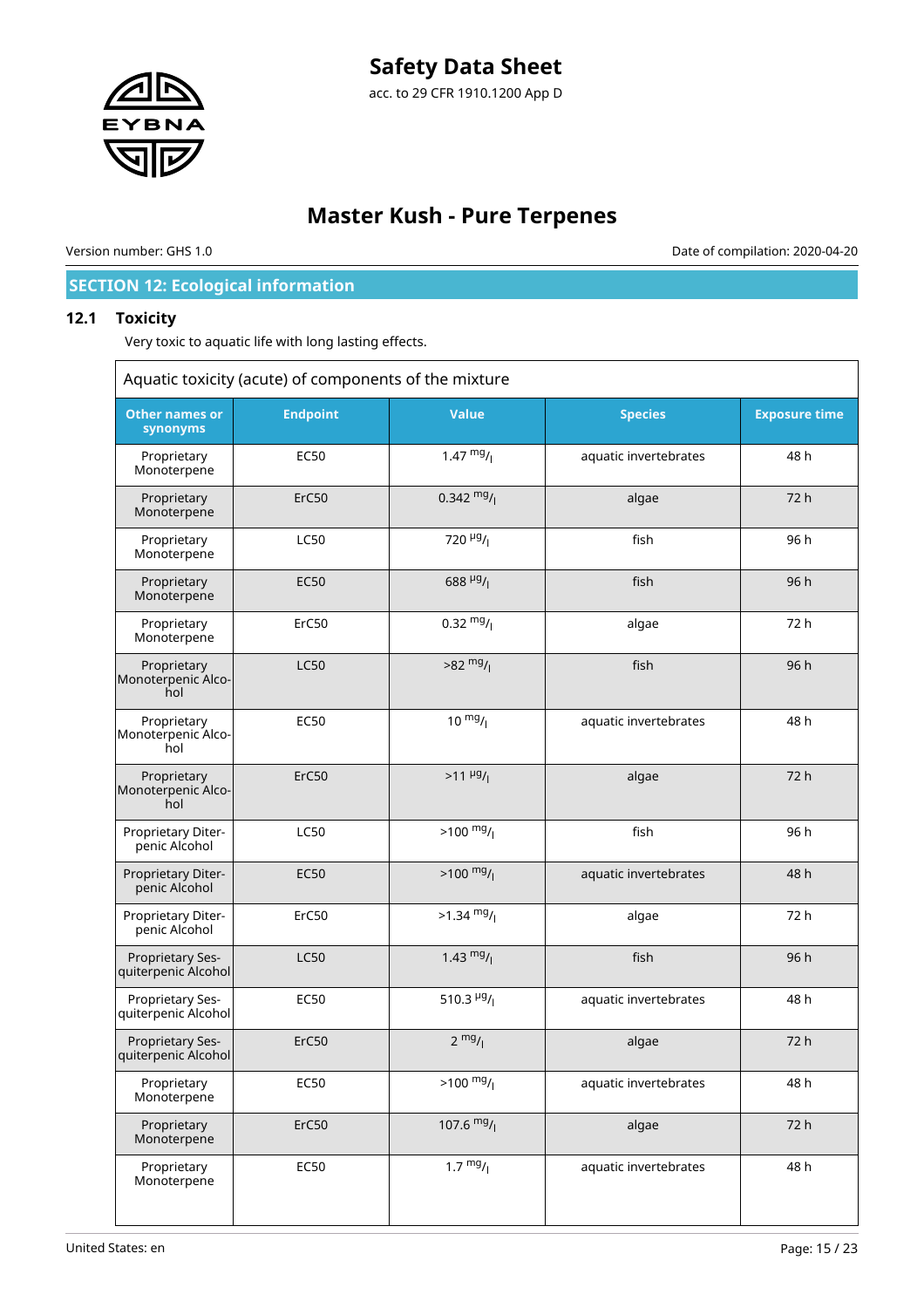

# **Master Kush - Pure Terpenes**

 $\overline{r}$ 

Version number: GHS 1.0 Date of compilation: 2020-04-20  $\frac{1}{1}$ 

| Aquatic toxicity (acute) of components of the mixture   |                 |                      |                       |                      |
|---------------------------------------------------------|-----------------|----------------------|-----------------------|----------------------|
| <b>Other names or</b><br>synonyms                       | <b>Endpoint</b> | <b>Value</b>         | <b>Species</b>        | <b>Exposure time</b> |
| Proprietary<br>Monoterpene                              | <b>EC50</b>     | 3,960 $mg/$          | aquatic invertebrates | 48 h                 |
| Proprietary<br>Monoterpene Alco-<br>hol                 | <b>EC50</b>     | 53.2 $mg/1$          | aquatic invertebrates | 48 h                 |
| Proprietary<br>Monoterpene Alco-<br>hol                 | ErC50           | 50.6 $mg/1$          | algae                 | 72 h                 |
| Proprietary<br>Monoterpene                              | LC50            | 68.12 $mg/$          | fish                  | 96 h                 |
| Proprietary<br>Monoterpene                              | <b>EC50</b>     | 14.1 $mg/1$          | aquatic invertebrates | 48 h                 |
| Proprietary<br>Monoterpene                              | ErC50           | 3.72 $mg/$           | algae                 | 72 h                 |
| Proprietary<br>Monoterpenic Alco-<br>hol                | <b>LC50</b>     | 27.8 $mg/1$          | fish                  | 96 h                 |
| Proprietary<br>Monoterpenic Alco-<br>hol                | <b>EC50</b>     | 59 $mg/1$            | aquatic invertebrates | 48 h                 |
| Proprietary<br>Monoterpenic Alco-<br>hol                | ErC50           | 156.7 $mg/$          | algae                 | 96 h                 |
| Proprietary<br>Monoterpene                              | <b>LC50</b>     | $0.303 \frac{mg}{l}$ | fish                  | 96 h                 |
| Proprietary<br>Monoterpene                              | <b>EC50</b>     | $0.475 \frac{mg}{l}$ | aquatic invertebrates | 48 h                 |
| Proprietary<br>Monoterpenic Alco-<br>hol                | <b>LC50</b>     | 33.25 $mg/$          | fish                  | 96 h                 |
| Proprietary<br>Monoterpenic Alco-<br>hol                | <b>EC50</b>     | 4.23 $mg/1$          | aquatic invertebrates | 48 h                 |
| Proprietary<br>Monoterpenic Alco-<br>hol                | ErC50           | 1.71 $mg/1$          | algae                 | 72 h                 |
| Aquatic toxicity (chronic) of components of the mixture |                 |                      |                       |                      |
| <b>Other names or</b><br>synonyms                       | <b>Endpoint</b> | <b>Value</b>         | <b>Species</b>        | <b>Exposure time</b> |
| Proprietary<br>Monoterpene                              | <b>EC50</b>     | $< 0.67$ mg/         | fish                  | 8 d                  |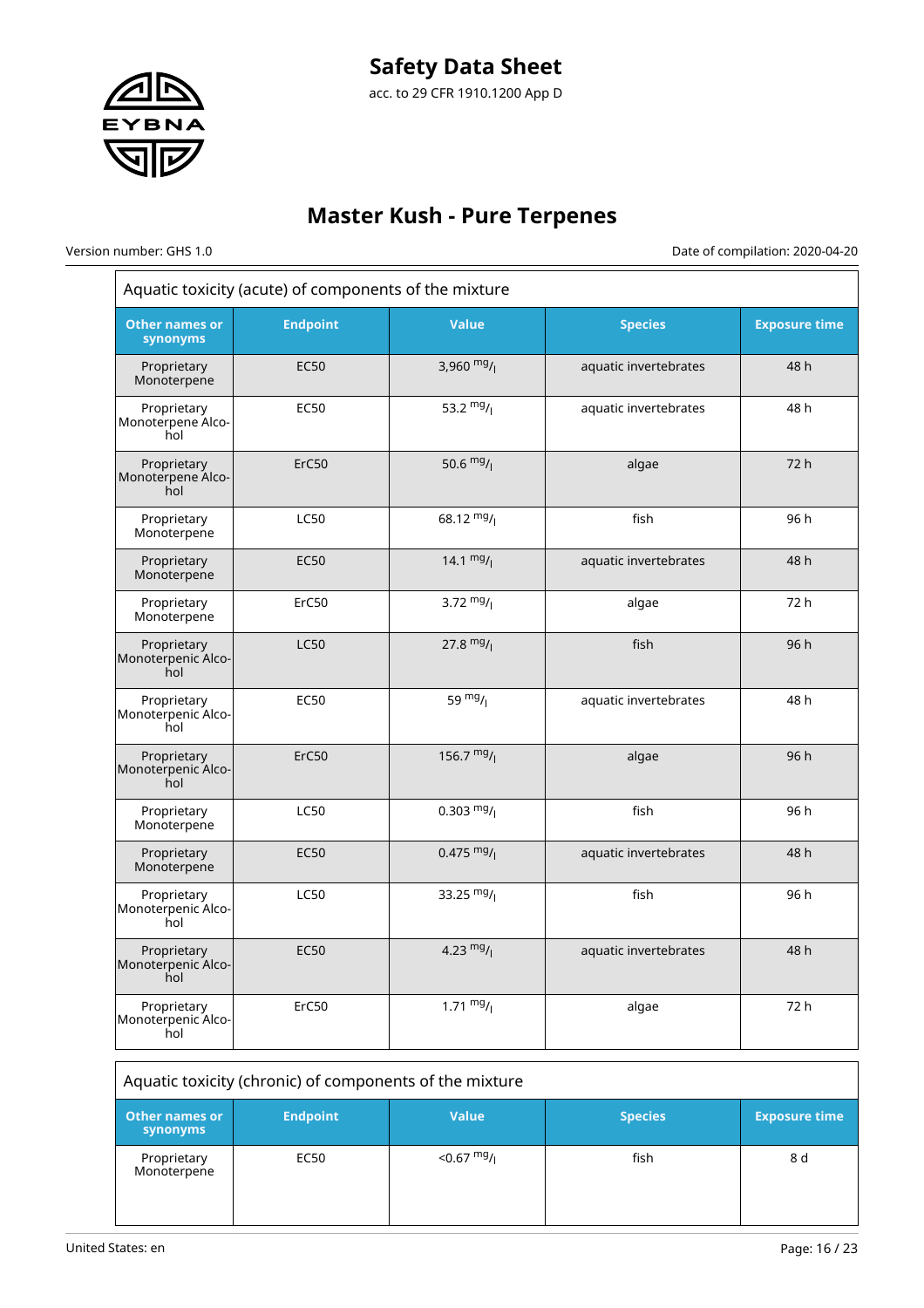

# **Master Kush - Pure Terpenes**

 $\overline{r}$ 

Version number: GHS 1.0 Date of compilation: 2020-04-20

Ξ

| Aquatic toxicity (chronic) of components of the mixture |                 |                     |                |                      |
|---------------------------------------------------------|-----------------|---------------------|----------------|----------------------|
| <b>Other names or</b><br>synonyms                       | <b>Endpoint</b> | <b>Value</b>        | <b>Species</b> | <b>Exposure time</b> |
| Proprietary<br>Monoterpene                              | <b>LC50</b>     | $0.41 \frac{mg}{l}$ | fish           | 8 d                  |
| Proprietary Diter-<br>penic Alcohol                     | <b>EC50</b>     | $>1,000$ mg/        | microorganisms | 180 min              |
| Proprietary Ses-<br>quiterpenic Alcohol                 | <b>EC50</b>     | $>1,000$ mg/        | microorganisms | $30 \text{ min}$     |
| Proprietary<br>Monoterpene                              | <b>LC50</b>     | 322 $mg/$           | fish           | 96 d                 |
| Proprietary<br>Monoterpene Alco-<br>hol                 | <b>EC50</b>     | $>1,000$ mg/        | microorganisms | 180 min              |
| Proprietary<br>Monoterpenic Alco-<br>hol                | <b>EC50</b>     | $>100 \frac{mg}{l}$ | microorganisms | 30 min               |
| Proprietary<br>Monoterpene                              | <b>EC50</b>     | 326 $mg/$           | microorganisms | 3 <sub>h</sub>       |
| Proprietary<br>Monoterpenic Alco-<br>hol                | <b>EC50</b>     | $>100$ mg/          | microorganisms | 3 <sub>h</sub>       |

# **12.2 Persistence and degradability**

Data are not available.

### **12.3 Bioaccumulative potential**

Data are not available.

### **12.4 Mobility in soil**

Data are not available.

**12.5 Results of PBT and vPvB assessment**

Data are not available.

### **12.6 Other adverse effects**

Data are not available.

# **SECTION 13: Disposal considerations**

# **13.1 Waste treatment methods**

Waste treatment-relevant information Solvent reclamation/regeneration.

# Sewage disposal-relevant information

Do not empty into drains. Avoid release to the environment. Refer to special instructions/safety data sheets.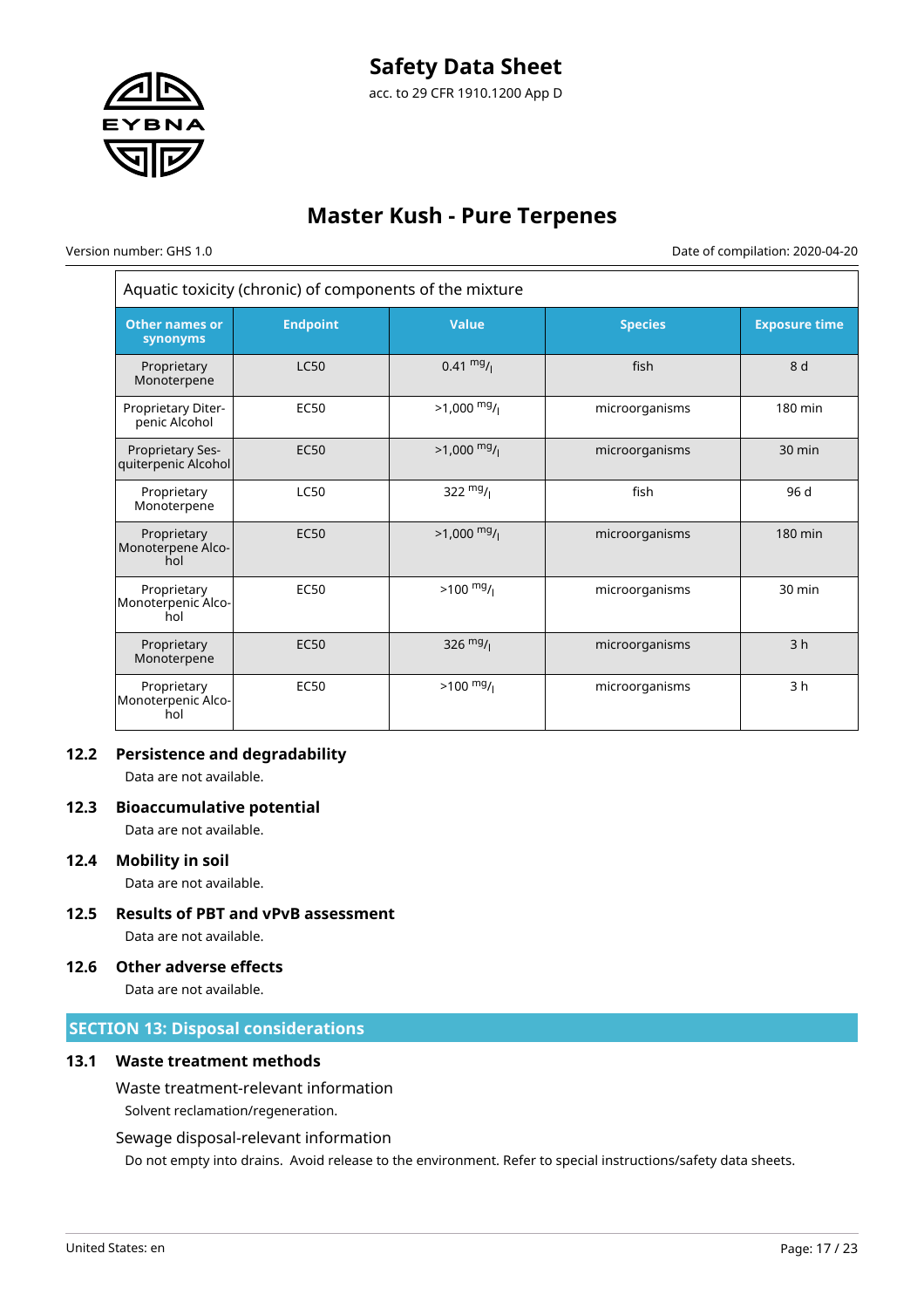Version number: GHS 1.0 Date of compilation: 2020-04-20

### Waste treatment of containers/packages

Only packagings which are approved (e.g. acc. to DOT) may be used. Completely emptied packages can be recycled. Handle contaminated packages in the same way as the substance itself.

#### **Remarks**

Please consider the relevant national or regional provisions. Waste shall be separated into the categories that can be handled separately by the local or national waste management facilities.

|      | <b>SECTION 14: Transport information</b>                                                                                                                                    |                                                                                                                                |
|------|-----------------------------------------------------------------------------------------------------------------------------------------------------------------------------|--------------------------------------------------------------------------------------------------------------------------------|
| 14.1 | UN number                                                                                                                                                                   | 1993                                                                                                                           |
| 14.2 | UN proper shipping name                                                                                                                                                     | Flammable liquid, n.o.s.                                                                                                       |
|      | Technical name (hazardous ingredients)                                                                                                                                      | Beta-Myrcene, (R)-p-mentha-1,8-diene                                                                                           |
| 14.3 | <b>Transport hazard class(es)</b>                                                                                                                                           |                                                                                                                                |
|      | Class                                                                                                                                                                       | 3 (flammable liquids)                                                                                                          |
| 14.4 | <b>Packing group</b>                                                                                                                                                        | III (substance presenting low danger)                                                                                          |
| 14.5 | <b>Environmental hazards</b>                                                                                                                                                | hazardous to the aquatic environment                                                                                           |
|      | Environmentally hazardous substance (aquatic<br>environment)                                                                                                                | Beta-Myrcene                                                                                                                   |
| 14.6 | <b>Special precautions for user</b><br>There is no additional information.                                                                                                  |                                                                                                                                |
|      | The cargo is not intended to be carried in bulk.<br><b>Information for each of the UN Model Regulations</b><br>Transport of dangerous goods by road or rail (49 CFR US DOT) |                                                                                                                                |
|      | Index number                                                                                                                                                                | 1993                                                                                                                           |
|      | Proper shipping name                                                                                                                                                        | Flammable liquid, n.o.s.                                                                                                       |
|      | - Particulars in the shipper's declaration                                                                                                                                  | UN1993, Flammable liquid, n.o.s., (contains: Beta-<br>Myrcene, (R)-p-mentha-1,8-diene), 3, III, environ-<br>mentally hazardous |
|      | Class                                                                                                                                                                       | 3                                                                                                                              |
|      | Packing group                                                                                                                                                               | III                                                                                                                            |
|      | Danger label(s)                                                                                                                                                             | 3, fish and tree                                                                                                               |
|      |                                                                                                                                                                             |                                                                                                                                |
|      | Environmental hazards                                                                                                                                                       | <b>yes</b> (hazardous to the aquatic environment)                                                                              |
|      | Special provisions (SP)                                                                                                                                                     | B1, B52, IB3, T4, TP1, TP29                                                                                                    |
|      | <b>ERG No</b>                                                                                                                                                               | 128                                                                                                                            |
|      |                                                                                                                                                                             |                                                                                                                                |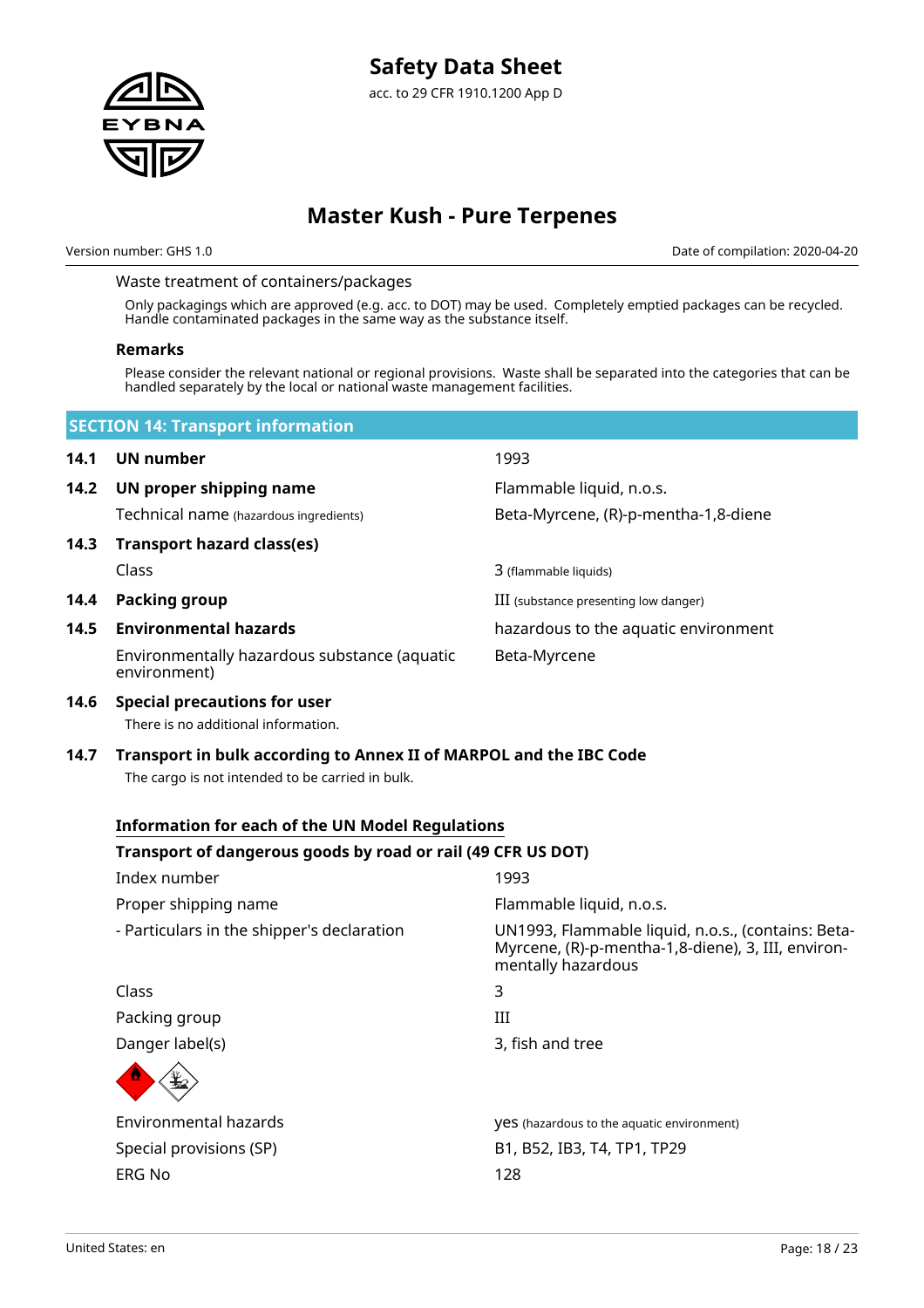

Version number: GHS 1.0 Date of compilation: 2020-04-20

| <b>International Maritime Dangerous Goods Code (IMDG)</b>        |                                                   |  |  |
|------------------------------------------------------------------|---------------------------------------------------|--|--|
| UN number                                                        | 1993                                              |  |  |
| Proper shipping name                                             | FLAMMABLE LIQUID, N.O.S.                          |  |  |
| Class                                                            | 3                                                 |  |  |
| Marine pollutant                                                 | <b>yes</b> (hazardous to the aquatic environment) |  |  |
| Packing group                                                    | III                                               |  |  |
| Danger label(s)                                                  | 3, fish and tree                                  |  |  |
|                                                                  |                                                   |  |  |
| Special provisions (SP)                                          | 223, 274, 955                                     |  |  |
| Excepted quantities (EQ)                                         | E <sub>1</sub>                                    |  |  |
| Limited quantities (LQ)                                          | 5L                                                |  |  |
| EmS                                                              | F-E, S-E                                          |  |  |
| Stowage category                                                 | A                                                 |  |  |
| <b>International Civil Aviation Organization (ICAO-IATA/DGR)</b> |                                                   |  |  |
| UN number                                                        | 1993                                              |  |  |
| Proper shipping name                                             | Flammable liquid, n.o.s.                          |  |  |
| Class                                                            | 3                                                 |  |  |
| <b>Environmental hazards</b>                                     | <b>yes</b> (hazardous to the aquatic environment) |  |  |
| Packing group                                                    | III                                               |  |  |
| Danger label(s)                                                  | 3                                                 |  |  |
|                                                                  |                                                   |  |  |
| Special provisions (SP)                                          | A3                                                |  |  |
| Excepted quantities (EQ)                                         | E <sub>1</sub>                                    |  |  |
| Limited quantities (LQ)                                          | 10L                                               |  |  |

# **SECTION 15: Regulatory information**

# **15.1 Safety, health and environmental regulations specific for the product in question National regulations (United States)**

# **Superfund Amendment and Reauthorization Act (SARA TITLE III )**

- The List of Extremely Hazardous Substances and Their Threshold Planning Quantities (EPCRA Section 302, 304)

none of the ingredients are listed

- Specific Toxic Chemical Listings (EPCRA Section 313) none of the ingredients are listed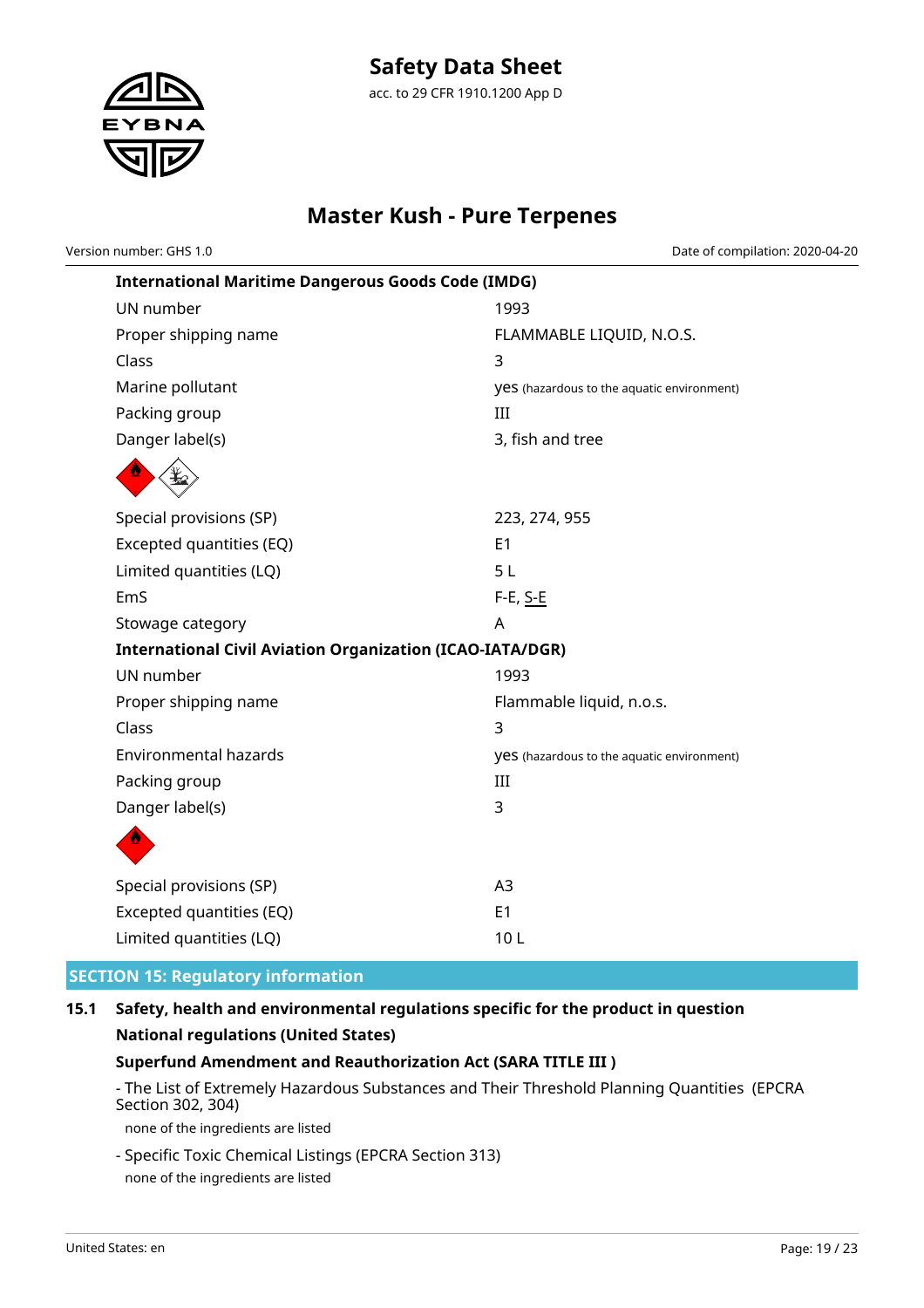

Version number: GHS 1.0 Date of compilation: 2020-04-20

# **Comprehensive Environmental Response, Compensation, and Liability Act (CERCLA)**

- List of Hazardous Substances and Reportable Quantities (CERCLA section 102a) (40 CFR 302.4) none of the ingredients are listed

### **Clean Air Act**

none of the ingredients are listed

### **Right to Know Hazardous Substance List**

#### - Hazardous Substance List (NJ-RTK)

| Name of substance | <b>CAS No</b> | <b>Remarks</b> | <b>Classifications</b> |
|-------------------|---------------|----------------|------------------------|
| Alpha-Pinene      | 80-56-8       |                | F3                     |
| L-borneol         | 507-70-0      |                | F <sub>2</sub>         |

Legend

 $\overline{F2}$  Flammable - Second Degree

Flammable - Third Degree

### **California Environmental Protection Agency (Cal/EPA): Proposition 65 - Safe Drinking Water and Toxic Enforcement Act of 1987**

| Proposition 65 List of chemicals |               |                |                      |
|----------------------------------|---------------|----------------|----------------------|
| Name acc. to inventory           | <b>CAS No</b> | <b>Remarks</b> | Type of the toxicity |
| beta-Myrcene                     | 123-35-3      |                | cancer               |

### **VOC content**

Regulated Volatile Organic Compounds (VOC-EPA): Regulated Volatile Organic Compounds (VOC-Cal ARB):

# **Industry or sector specific available guidance(s)**

### **NPCA-HMIS® III**

Hazardous Materials Identification System. American Coatings Association.

| <b>Category</b>     | <b>Rating</b> | <b>Description</b>                                                                                                                                              |
|---------------------|---------------|-----------------------------------------------------------------------------------------------------------------------------------------------------------------|
| Chronic             | $\star$       | chronic (long-term) health effects may result from repeated overexposure                                                                                        |
| Health              |               | temporary or minor injury may occur                                                                                                                             |
| Flammability        |               | material that must be moderately heated or exposed to relatively high ambient tem-<br>peratures before ignition can occur                                       |
| Physical hazard     |               | material that is normally stable, even under fire conditions, and will not react with wa-<br>ter, polymerize, decompose, condense, or self-react. Non-explosive |
| Personal protection |               |                                                                                                                                                                 |

### **NFPA® 704**

National Fire Protection Association: Standard System for the Identification of the Hazards of Materials for Emergency Response (United States).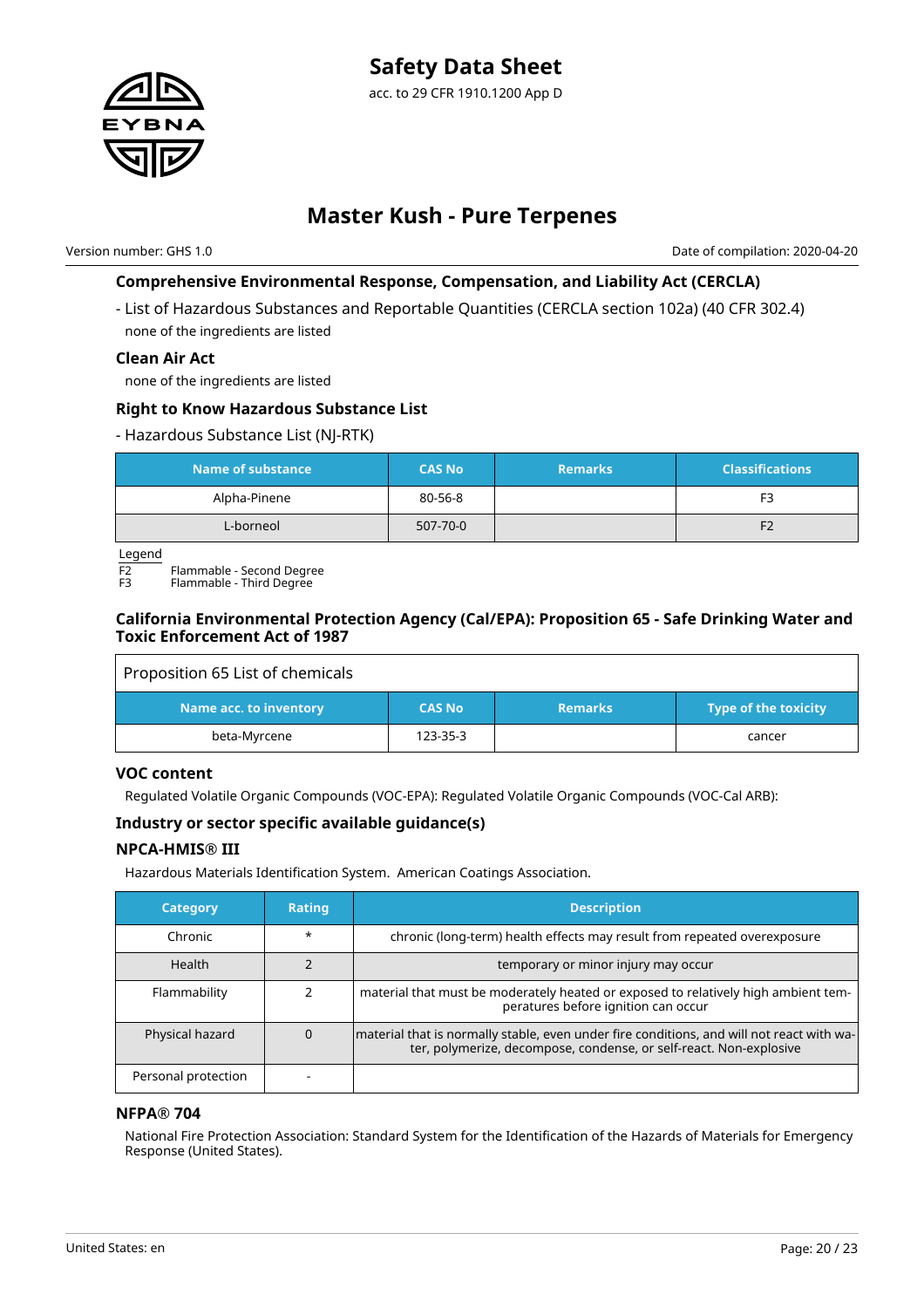

Version number: GHS 1.0 Date of compilation: 2020-04-20

| <b>Category</b> | Degree of<br>hazard | <b>Description</b>                                                                                                        |
|-----------------|---------------------|---------------------------------------------------------------------------------------------------------------------------|
| Flammability    |                     | material that must be moderately heated or exposed to relatively high ambient tem-<br>peratures before ignition can occur |
| <b>Health</b>   |                     | material that, under emergency conditions, can cause temporary incapacitation or re-<br>sidual injury                     |
| Instability     |                     | material that is normally stable, even under fire conditions                                                              |
| Special hazard  |                     |                                                                                                                           |

#### **National inventories**

| <b>Country</b> | <b>Inventory</b> | <b>Status</b>                  |
|----------------|------------------|--------------------------------|
| US             | TSCA             | not all ingredients are listed |
| $l$ coord      |                  |                                |

Legend<br>TSCA

## **15.2 Chemical Safety Assessment**

Chemical safety assessments for substances in this mixture were not carried out.

### **SECTION 16: Other information, including date of preparation or last revision**

#### **Abbreviations and acronyms**

Toxic Substance Control Act

| Abbr.              | <b>Descriptions of used abbreviations</b>                                                                                                                                                                                                            |
|--------------------|------------------------------------------------------------------------------------------------------------------------------------------------------------------------------------------------------------------------------------------------------|
| 49 CFR US DOT      | 49 CFR U.S. Department of Transportation                                                                                                                                                                                                             |
| <b>ACGIH® 2019</b> | From ACGIH®, 2019 TLVs® and BEIs® Book. Copyright 2019. Reprinted with permission. Information on<br>the proper use of the TLVs® and BEIs®: http://www.acgih.org/tlv-bei-guidelines/policies-procedures-<br>presentations/tlv-bei-position-statement |
| Acute Tox.         | Acute toxicity                                                                                                                                                                                                                                       |
| Asp. Tox.          | Aspiration hazard                                                                                                                                                                                                                                    |
| <b>ATE</b>         | <b>Acute Toxicity Estimate</b>                                                                                                                                                                                                                       |
| Cal ARB            | California Air Resources Board                                                                                                                                                                                                                       |
| CAS                | Chemical Abstracts Service (service that maintains the most comprehensive list of chemical substances)                                                                                                                                               |
| Ceiling-C          | Ceiling value                                                                                                                                                                                                                                        |
| <b>DGR</b>         | Dangerous Goods Regulations (see IATA/DGR)                                                                                                                                                                                                           |
| <b>DNEL</b>        | Derived No-Effect Level                                                                                                                                                                                                                              |
| <b>DOT</b>         | Department of Transportation (USA)                                                                                                                                                                                                                   |
| <b>EC50</b>        | Effective Concentration 50 %. The EC50 corresponds to the concentration of a tested substance causing<br>50 % changes in response (e.g. on growth) during a specified time interval                                                                  |
| EmS                | <b>Emergency Schedule</b>                                                                                                                                                                                                                            |
| EPA                | Environmental Protection Agency. An agency of the federal government of the United States charged<br>with protecting human health and the environment                                                                                                |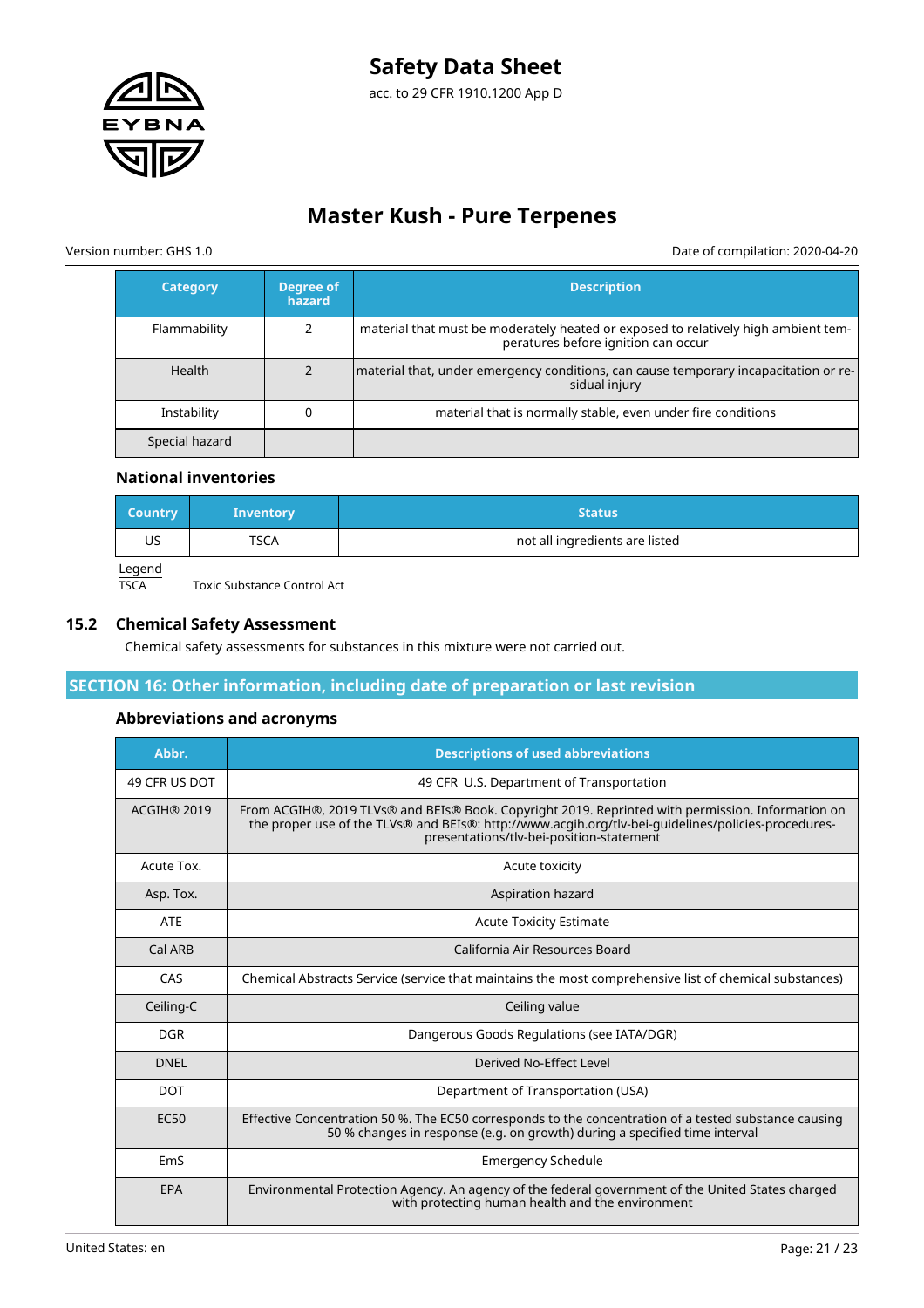

Version number: GHS 1.0 Date of compilation: 2020-04-20

| Abbr.                 | <b>Descriptions of used abbreviations</b>                                                                                                                                        |
|-----------------------|----------------------------------------------------------------------------------------------------------------------------------------------------------------------------------|
| ErC50                 | $\equiv$ EC50: in this method, that concentration of test substance which results in a 50 % reduction in either<br>growth (EbC50) or growth rate (ErC50) relative to the control |
| <b>ERG No</b>         | Emergency Response Guidebook - Number                                                                                                                                            |
| Eye Dam.              | Seriously damaging to the eye                                                                                                                                                    |
| Eye Irrit.            | Irritant to the eye                                                                                                                                                              |
| Flam. Liq.            | Flammable liquid                                                                                                                                                                 |
| Flam. Sol.            | Flammable solid                                                                                                                                                                  |
| GHS                   | "Globally Harmonized System of Classification and Labelling of Chemicals" developed by the United Na-<br>tions                                                                   |
| <b>IATA</b>           | <b>International Air Transport Association</b>                                                                                                                                   |
| <b>IATA/DGR</b>       | Dangerous Goods Regulations (DGR) for the air transport (IATA)                                                                                                                   |
| <b>ICAO</b>           | International Civil Aviation Organization                                                                                                                                        |
| <b>IMDG</b>           | International Maritime Dangerous Goods Code                                                                                                                                      |
| <b>LC50</b>           | Lethal Concentration 50%: the LC50 corresponds to the concentration of a tested substance causing 50 %<br>lethality during a specified time interval                             |
| <b>MARPOL</b>         | International Convention for the Prevention of Pollution from Ships (abbr. of "Marine Pollutant")                                                                                |
| <b>NPCA-HMIS® III</b> | National Paint and Coatings Association: Hazardous Materials Identification System - HMIS® III, Third Edi-<br>tion                                                               |
| <b>OSHA</b>           | Occupational Safety and Health Administration (United States)                                                                                                                    |
| <b>PBT</b>            | Persistent, Bioaccumulative and Toxic                                                                                                                                            |
| <b>PNEC</b>           | <b>Predicted No-Effect Concentration</b>                                                                                                                                         |
| ppm                   | Parts per million                                                                                                                                                                |
| Resp. Sens.           | Respiratory sensitization                                                                                                                                                        |
| Skin Corr.            | Corrosive to skin                                                                                                                                                                |
| Skin Irrit.           | Irritant to skin                                                                                                                                                                 |
| Skin Sens.            | Skin sensitization                                                                                                                                                               |
| <b>STEL</b>           | Short-term exposure limit                                                                                                                                                        |
| <b>STOT SE</b>        | Specific target organ toxicity - single exposure                                                                                                                                 |
| <b>TLV®</b>           | Threshold Limit Values                                                                                                                                                           |
| <b>TWA</b>            | Time-weighted average                                                                                                                                                            |
| VOC                   | Volatile Organic Compounds                                                                                                                                                       |
| vPvB                  | Very Persistent and very Bioaccumulative                                                                                                                                         |

# **Key literature references and sources for data**

OSHA Hazard Communication Standard (HCS), 29 CFR 1910.1200.